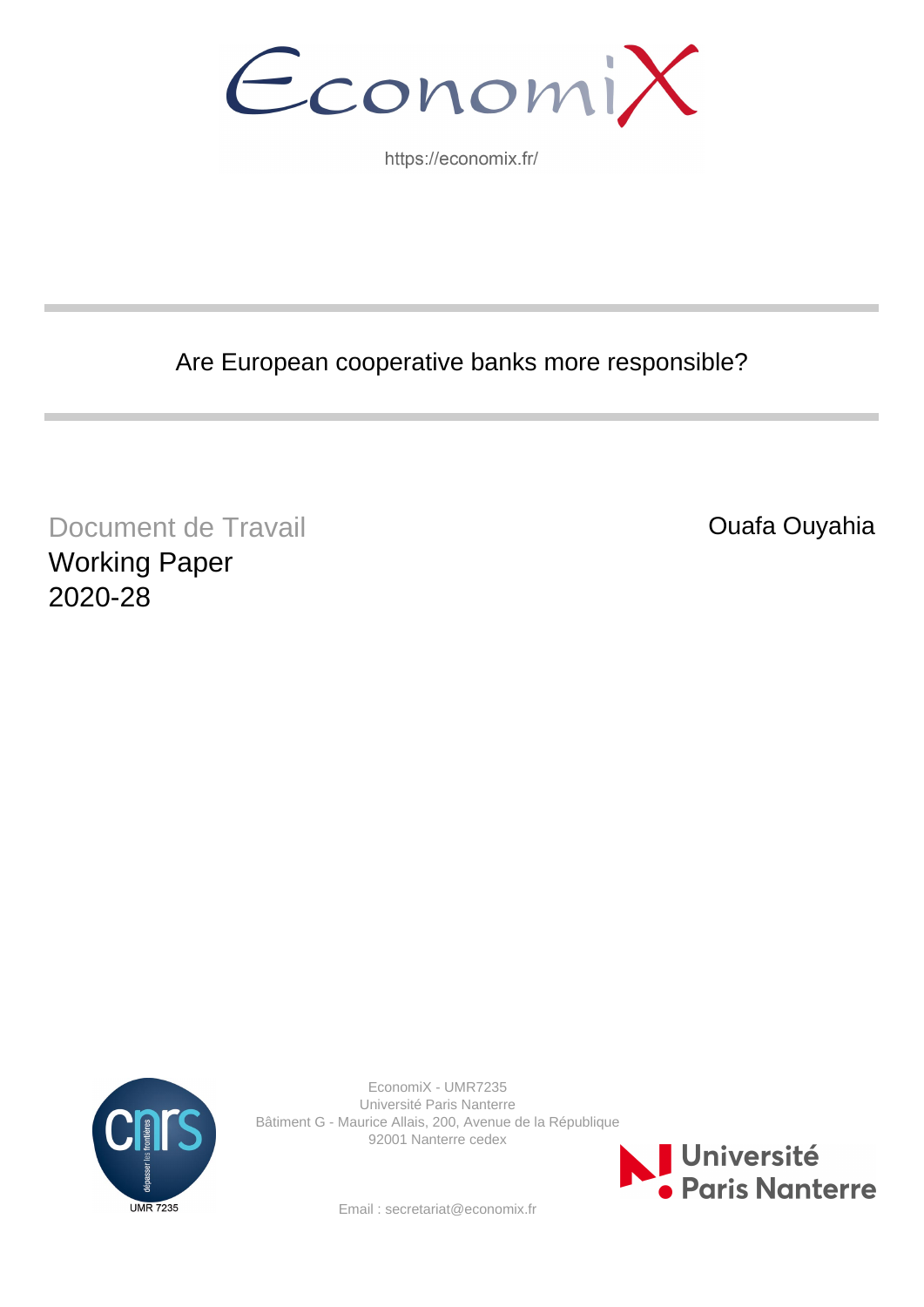# **Are European cooperative banks more responsible?**

*Ouafa Ouyahia*

*University Paris Nanterre (EconomiX)*

#### **Summary**

The objective of this paper is to establish a comparison between European cooperative banks and non-cooperative banks in terms of Corporate Social Responsibility (CSR). One of the main limitations of existing studies is their inability to measure and verify the concrete application of the banks' speeches and communications in their actual practices. To remedy this problem, we try in this study to, first, evaluate the banks' communication, and in a second step, evaluate the banks' practices in terms of CSR. We also think that it is interesting to analyze the impact of the recent financial crisis on the practices of banks. For this, we will consider the years 2008 and 2015. Our data are collected, for the most part, from the annual reports of banks. We have also exported some data from Fitch Connect database. Globally, banks are becoming more transparent. They provide more information in 2015 compared to 2008. Taking into account all the criteria selected, cooperative banks are better rated on average, in particular on their CSR practices.

**Keywords**: Corporate Social Responsibility (CSR); cooperative banks; European banks. JEL codes: G21, P13.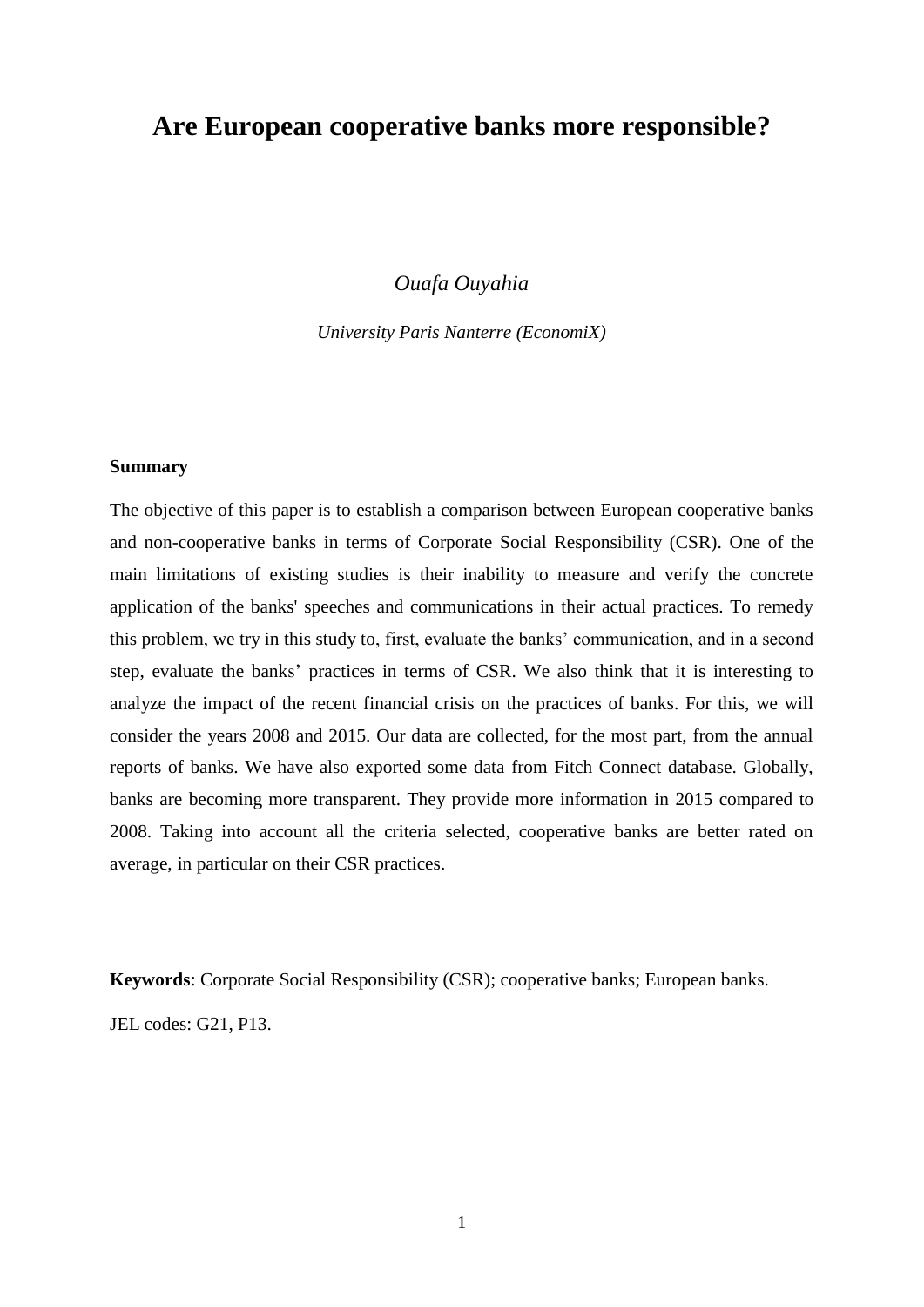## **Introduction**

The financial crisis of 2008 Challenges the financial system as a whole, starting with the irresponsibility of some leaders, the irresponsibility of banks, and the irresponsibility of financial markets becoming less and less regulated and increasingly speculative. In addition to the financial crisis, there has been a social and environmental crisis, in the recent years, which affect the lives of millions of people, in particular the most vulnerable ones. Thus, the financial crisis has renewed the debate of corporate social responsibility (CSR) in the banking and financial sector. Criticism is about how banks have generated their returns and how they are distributing them. The objective of this paper is to establish a comparison between European cooperative banks and non-cooperative banks in terms of CSR, through the analysis of their communication and their practices by analyzing measurable criteria.

Cooperative banks were born to respond to the needs of "vulnerable" populations that had difficulties to benefiting from the various banking services. They inherit solid principles of social economy (solidarity, democracy, and fight against social exclusion...). They have consistently offered banking products and services that have positive social benefits and strong support for the real economy. By asserting their ethical particularity, they are more able to meet the challenges of socially responsible investment (SRI) and corporate social responsibility (CSR) (Mauléon & Saulquin, 2009). Several authors, including Richez-Battesti and Boned (2008), argue that the boundaries between mutualism principles and CSR concepts are not always clear. They share many values with CSR with two main differences: their nonobsessive relationship to profit and their internal governance system, especially the relationship with their members (Richez-Battesti & Boned, 2008). These banks are both economic and social (Malherbe, 2008). Unlike private banks, their primary objective is not profit maximization, but rather to meet collective and human needs.

After the deregulation of the 1980s, cooperative banks evolved and converged more on private banks. Some authors (Ory et al., 2006) analyze the reason of the transformation of the cooperative banking groups into groups mixing cooperative banks and private banks. Others raise the risks associated to this hybridization that may affect, in the long term, both the organization and the types of products offered (Richez-Battesti, 2006). Several debates emerge on the place of today's cooperative banks in responsible actions and CSR. In fact, all the banks, whether they are cooperatives or not, have been involved for some years in responsible and supportive practices towards their stakeholders and towards the society. The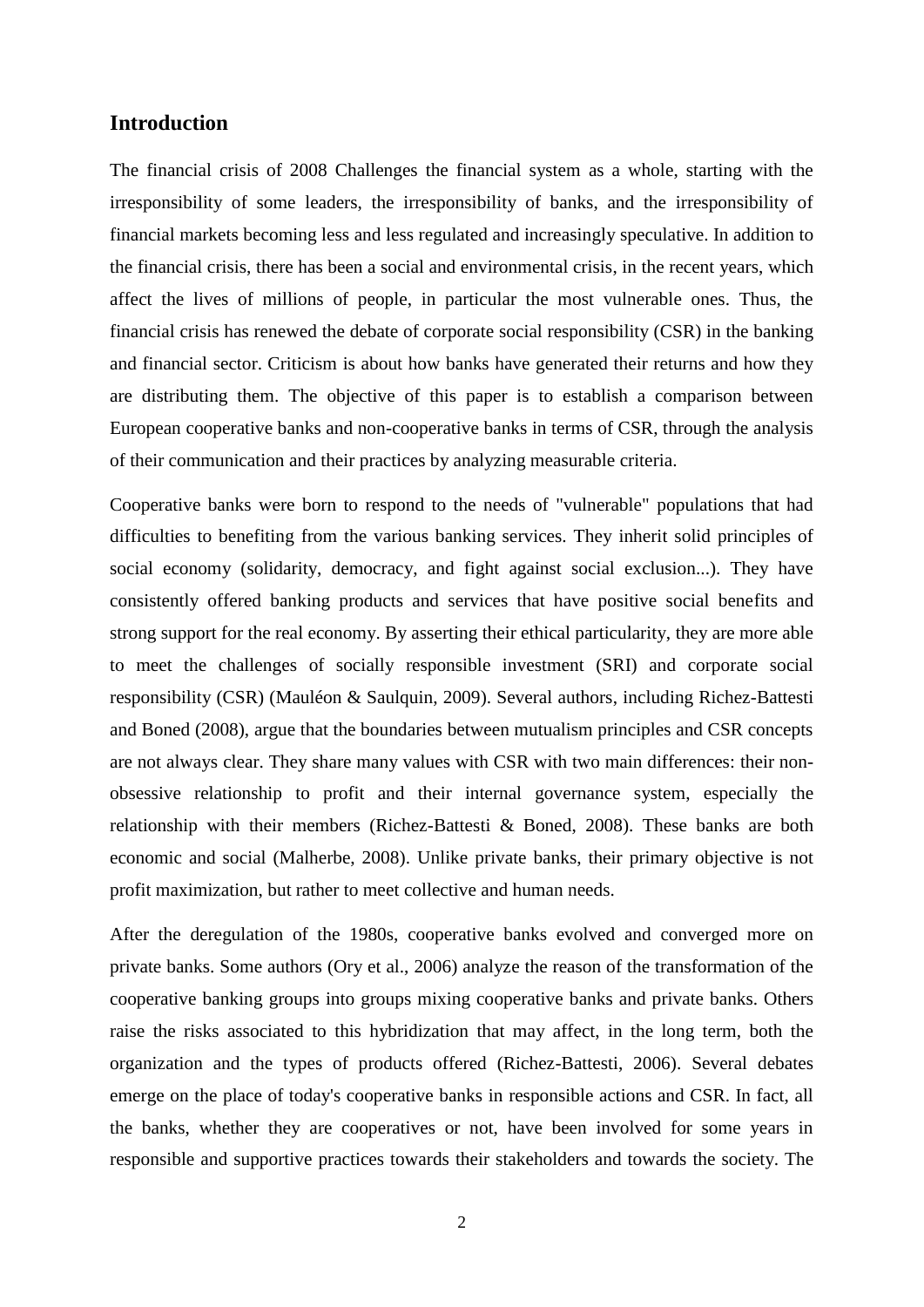difference lies in the degree of integration of CSR values into the bank's policy. Some banks make it their communication weapon to improve their notoriety (Mauléon & Saulquin, 2009) without worrying about the best way to contribute. Most banks communicate in details about information that do not significantly affect civil society and the environment, such as their CO2 emissions through the movement of their employees or their energy consumption. However, the CSR contribution of a bank is much larger through the type of funding it provides and the type of activities it finances. Thus, how cooperative banks stand out from private banks in these areas? Are they more responsible today?

Several studies have tried to approach the question in different ways. First, purely theoretical studies trying to analyze the functioning of cooperative banks compared to others while making the link with CSR: Mauléon & Saulquin (2009) question the way in which banks apprehend CSR according to their legal status. At a more empirical level, using the technique of the case study, Richez-Battesti & Boned (2008) based on information collected from the annual reports published by banks, and the qualitative interviews conducted within French cooperative banks to characterize the introduction of CSR in these ones.

At a more general level, several authors, including Gadioux (2010), offer a normative and instrumental reading of CSR using both theoretical and practical benchmarks. The Carroll pyramid (1991) classifying responsibility into four levels (economic, legal, ethical and philanthropic responsibility) remains the reference in terms of CSR and the most well-known definition, even if other authors like Lentner and al. (2015) discuss what CSR should be in the banking sector.

In the same line, empirical studies tried to analyze the involvement of banks in CSR practices: Scholtens (2008) and many other authors (Lenka & Jiří, 2014; Tjia & Setiawati, 2012; Novethic, 2012; Asvanyi, 2009; De Serres et al., 2006) tried to evaluate the quality of CSR communication of banks based on information published in their annual reports. They check whether a CSR activity is conducted within the banks individually through the analysis of a number of criteria in terms of reporting, adoption of international codes, environmental and social policy, etc. Allemand and Brullebaut (2007) analyzed solely policies of banks in terms of sustainable development. As for BankTrack's study (2016), it focuses on the degree of banks integration of the UN Guiding Principles in their operations. Scores are assigned to different banks to estimate the current situation of CSR in the current banking sector. Most studies focusing on CSR in the banking sector, although not numerous, are limited to a national level (Maqbool and Zameer, 2018 ; Darus and al., 2015 ; Kern and McGuigan, 2013 ;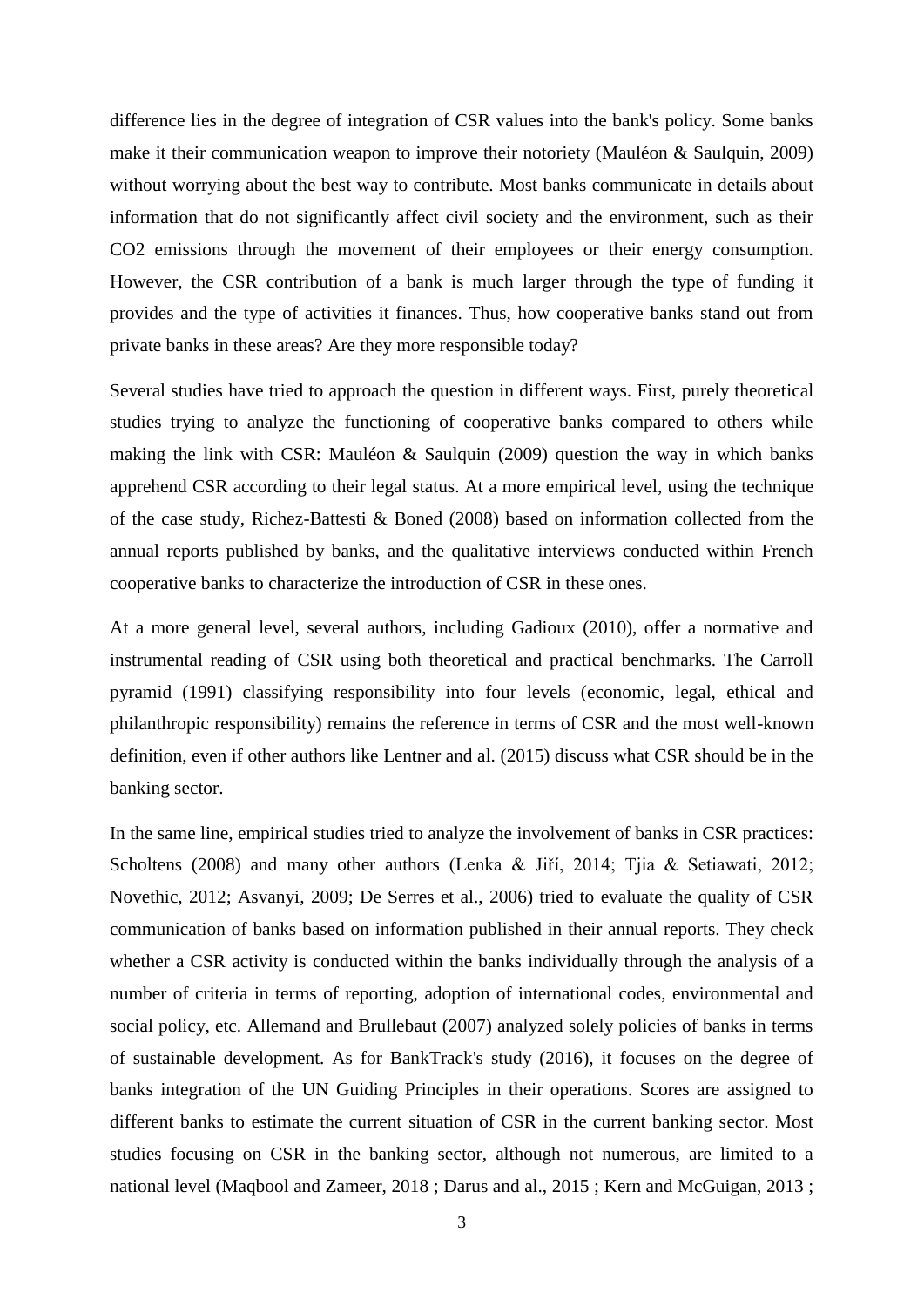Callado-Munoz and Utrero-Conzalez, 2011 ; Asvanyi, 2009) due to the difficulties of collecting data on these issues.

One of the main limitations of these studies is their inability to measure and verify the concrete application of the banks' speeches and communications in their actual practices. The assessment of CSR in banks focuses on the presence and the nature of indicators, but never on their level (Allouche et al., 2004). To remedy this problem, we will try in this study to measure the involvement of the giants of the European banking sector in CSR practices, while establishing a comparison between cooperative banks and non-cooperative banks. As the financial crisis has altered confidence in the banking sector, we look at the developments that have taken place since that. For this, we will consider the years 2008 and 2015. Our data are collected, for the most part, from the annual reports of the various banks. We have also exported some data from Fitch Connect database.

As a first step, this paper will explore the different components of CSR and the importance of CSR in the banking and financial sector (I). Secondly, we will explain our methodology (II). We will then establish a comparison of the communication and practices of cooperative banks and other ones in terms of CSR through the analysis of a number of measurable criteria (III) before concluding.

## **I- The Bank Social Responsibility**

#### **What is CSR and why is it important in the banking sector?**

According to the European Commission's Green Paper of 2001, CSR is a concept whereby companies voluntarily undertake to integrate social and environmental concerns into their business activity in addition to economic concerns, taking into account all of their stakeholders. However, there is no consensus on the criteria that characterize it, especially since these differs from one sector to another. Thus, the area of CSR remains unclear and very large. The concept of CSR does not date from the recent financial crisis, but it revived this debate and brings out the need for its application to the banking sector. No one denies the importance of banks and their impact on the economy. Through their lending activity, they have a direct and indirect impact on the economy and CSR. A direct impact by contributing to the economic growth (Jeucken, 2001). In addition, they have the opportunity to guide the nature of economic growth by targeting certain areas through the information advantage they have through their activity of collecting deposits, managing assets, etc. Through their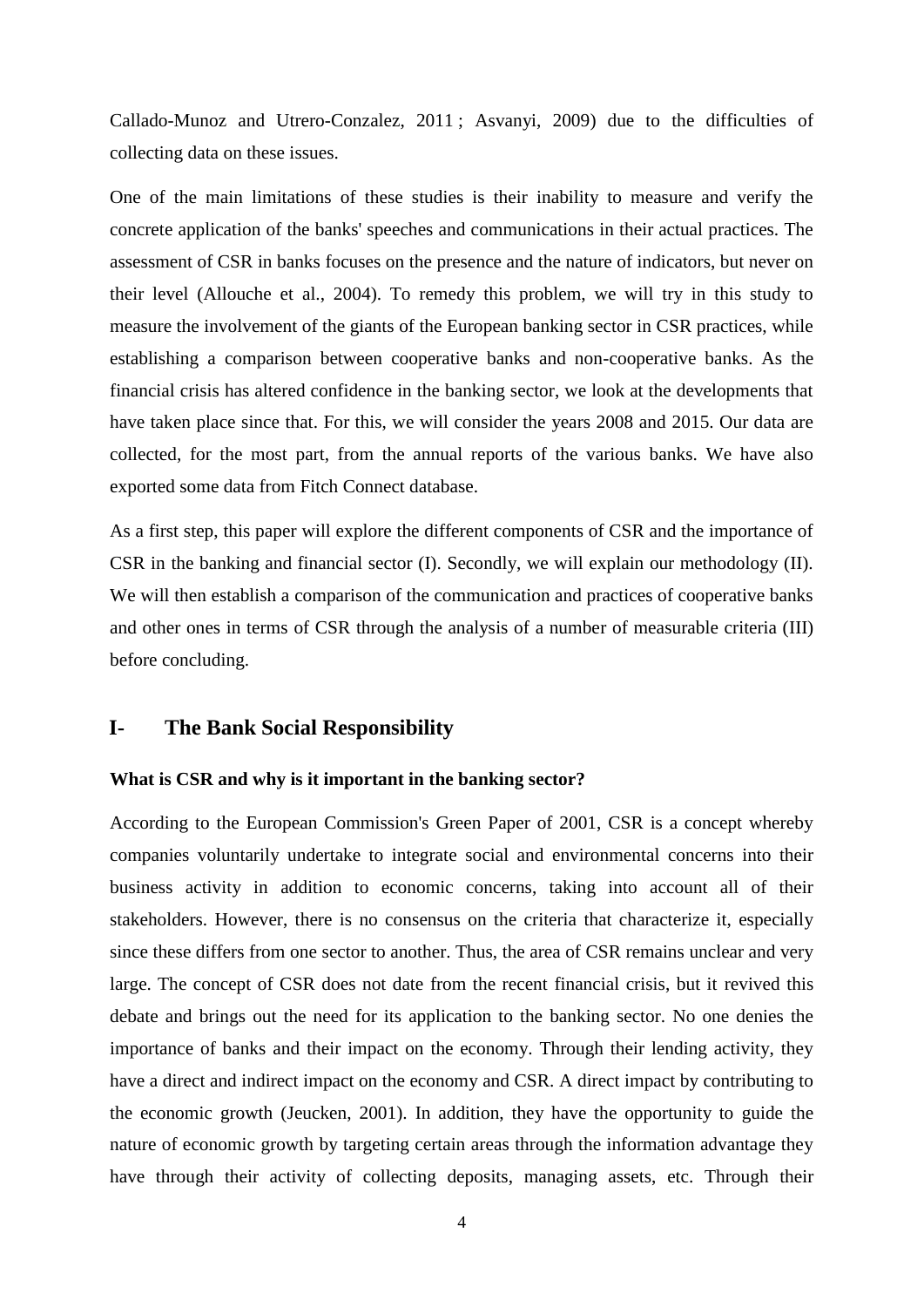financing activity, they also succeed in conditioning the CSR of other companies and sustainable development by refusing to finance a project having negative effects on the environment and society, or a company that does not respect the human rights or international standards (Lentner and al., 2015; Paulet and Relano, 2007).

#### **What should be CSR for a bank?**

Without ignoring the vast field of CSR with its economic, social and environmental components, and taking into account all stakeholders (shareholders, customers, employees, competitors, regulators, NGOs, civil society and environment), we will focus in this section on the most important CSR criteria applicable to the banking sector. To discuss these criteria, we relied on academic studies (Scholtens, 2008; Allemand and Brullebaut, 2007), "professional" studies (BankTrach, 2014; Novethic, 2012), as well as international standards like the UN Guiding Principles, the Equator Principles, etc.

By analyzing all these studies, in an activity such as banking and finance, the main elements to take into account when it comes to CSR can be classified in this order: in the foreground, the attention must be focuses into the bank's financing policies, with products and services that promoting banking inclusion, financing the real economy and financing the ecological transition. Risk control seems equally important for us because of the consequent effects of certain activities that affect both the banking and financial system, but also the real economy and economic growth. Next come governance and actions towards civil society, which are not specific to the banking and financial sector, but concern all companies. In the rest of the paper, we will, as best as we can, try to analyze the practice of European banks on their financing policies, their risk management and their governance, by analyzing measurable data to establish a comparison between cooperative banks and others. The objective is to find out if cooperative banks are more socially responsible compared to other banks. First of all, without going into detail, it should be recalled that with regard to responsible practices that banks are encouraged to implement, certain criteria are impossible to quantify because they are at the discretion of banks as regards their reporting, or because of their qualitative nature. We will therefore recall them without claiming to the exhaustiveness of this list.

#### **Financing policy**

The main activity of a bank is supposed to be the granting of loans and the collection of deposits. To be a socially responsible bank, in terms of its commitment to depositors, the bank should reorient these funds to projects serving the economy instead of speculating and take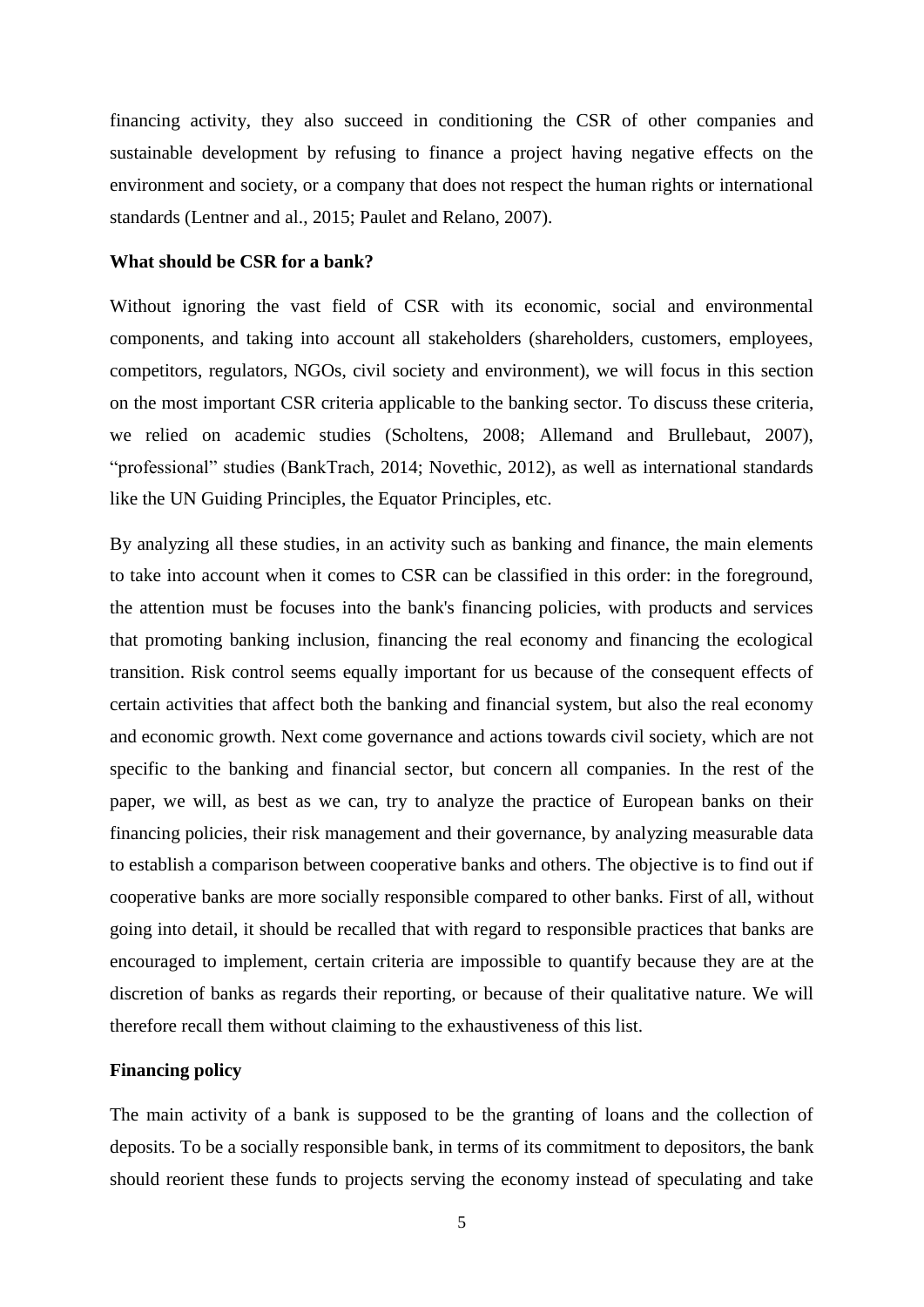excessive risks on the financial markets for the sole purpose of increasing its profits. A bank will be even more responsible if it offers to its customers savings products promoting sustainable development such as solidarity-based savings. In terms of lending activity, a bank should fund the real economy more and not seek only short term profitable projects. It should not neglect part of the population (often the poorest, SMEs, etc.), by putting in place products adapted to these cases through, for example, personal or professional microcredit. The responsibility of a bank in its financing also involves an exclusion of certain sectors considered harmful to the economy, the environment and the civil society in general (such as the coal sector for example).

#### **Risk management**

The 2007-2008 financial crisis is one of the best, and most recent, lessons on the negative impacts of neglecting certain banking and financial risks. Financial markets are certainly beneficial to financial institutions and economy (Deidda and Fattouh, 2008; Amable and Chatelain, 1995), however, when the risks associated with certain activities, such as derivatives, are underestimated, the negative effects can be very important, both on financial institutions themselves but also on the economy. Thus, more and more rules emerge (through the establishment of capital ratios, leverage ratio, liquidity ratios, etc.) to further frame the behavior of banks on the financial markets and encourage them to more responsibility (Couppey-Soubeyran, 2010).

#### **Governance**

In addition to the organization around the steering of CSR in the bank, the area of governance is very broad and has an effect on the whole of the bank activity. It is important to consider all stakeholders of the bank (shareholder / members, client, employees, etc.) by being more transparent, more efficient, more performing and more responsible, establishing a diversity of gender, age, nationality at the level of all hierarchical structures. Good banking governance deals with good risk management (Becht and al., 2011), a clear organizational structure (Laeven and Levine, 2009), and effective management procedures, hence the importance of the quality members of the board and their ethics.

#### **Relationship with the civil society**

The societal pillar is even larger. This takes into account the bank's social commitment internally and externally. Internally, this amounts to being responsible vis-à-vis its staff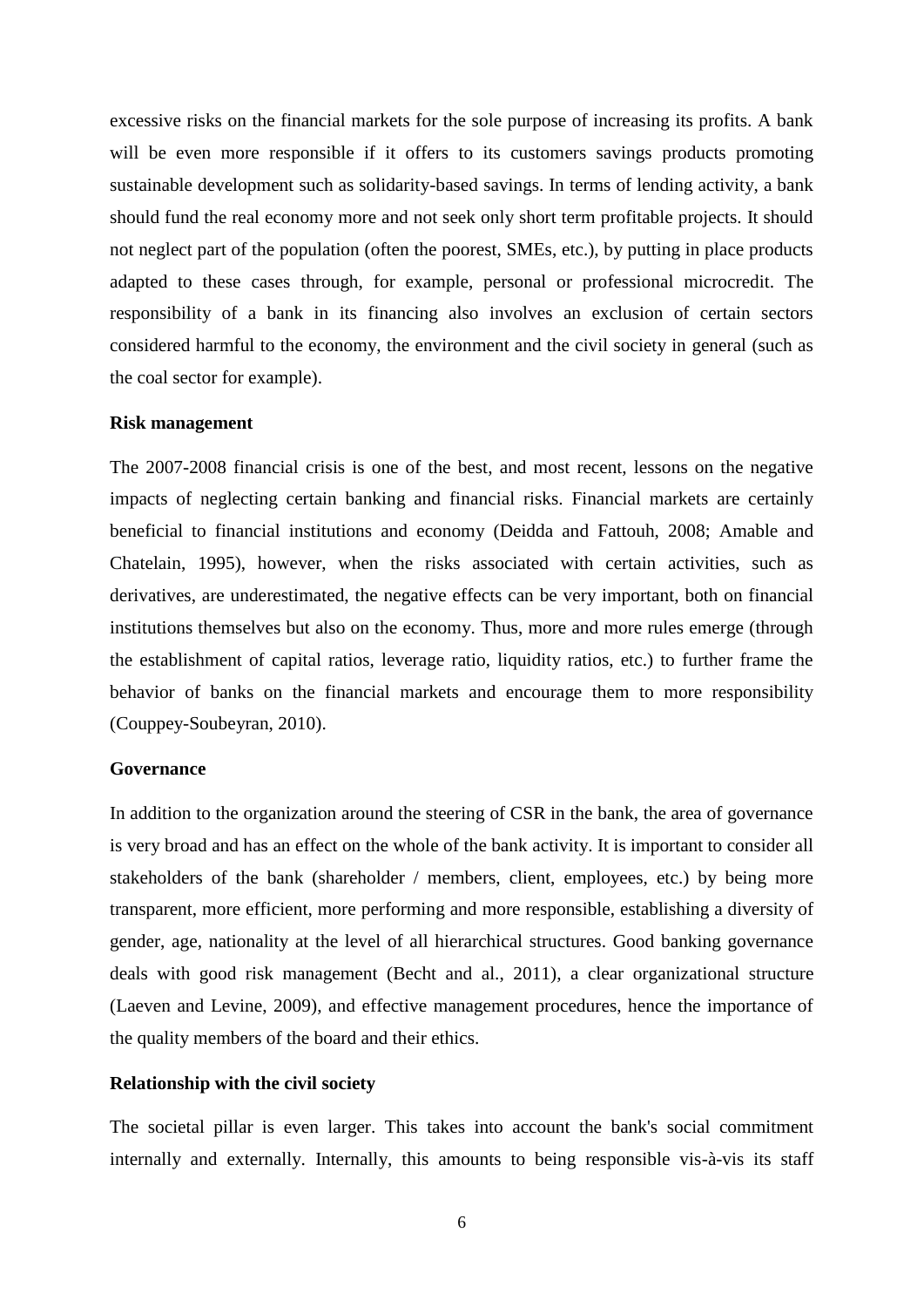through decent pay, safety at work, training offer, etc. Externally, this concerns the bank's attitude towards customers, by improving the service offered with products and services both accessible and responsive to their needs, but not only, they have also to mobilize against bank exclusion, contribute to respect of human rights, respect of the environment, etc. Thus, several devices (codes of conduct, labels, ethical charters, etc.) have been emerged to encourage banks to adopt responsible behavior. This begins with a commitment through adherence to international standards on CSR and sustainable development such as the Global Reporting Initiative (GRI), the United Nations Global Compact, the Equator Principles, the United Nations Environment Program (UNEP FI), etc. These commitments encourage them to respect a number of principles in the areas of human rights, the environment, the fight against corruption, etc. and to communicate through their annual reports, CSR reports and activity reports, their practical commitment and their involvement in the various CSR fields.

# **II- Methodology**

Following this logic, we have selected a number of criteria that fall into the four categories mentioned above. The choice of criteria comes down to the importance they have in the banking sector, but also to the availability of data. CSR in the banking sector is not limited to the criteria we analyze in this study. However, given the lack of disclosure requirements for banks and given the qualitative nature of certain criteria, it is impossible for us to analyze all of them.

This analysis concerns 24 European banks located in 7 European countries (Austria, Finland, France, Germany, Italy, Netherlands and United Kingdom), among them 10 banks are cooperatives. The choice of these banks is dictated by several parameters; firstly, we have selected the countries where the cooperative banks are located, and where their economic weight is not negligible, to be able to make a comparison with non-cooperative banks within the same country. The only country that meets these conditions but is not on our list is Spain. The reason is that the Spanish cooperative banking system is much decentralized, so there are only very small banks which are not attached to a central entity. These banks are also present in Austria, Germany and Italy and are therefore not included in this study. Secondly, our choice is limited to large banks only, most of them are locally systemic and publicly traded (see Appendix 1). Due to the difficulty of collecting data on these issues, it is difficult to study the entire European banking sector including the smaller ones. In addition, the big banks are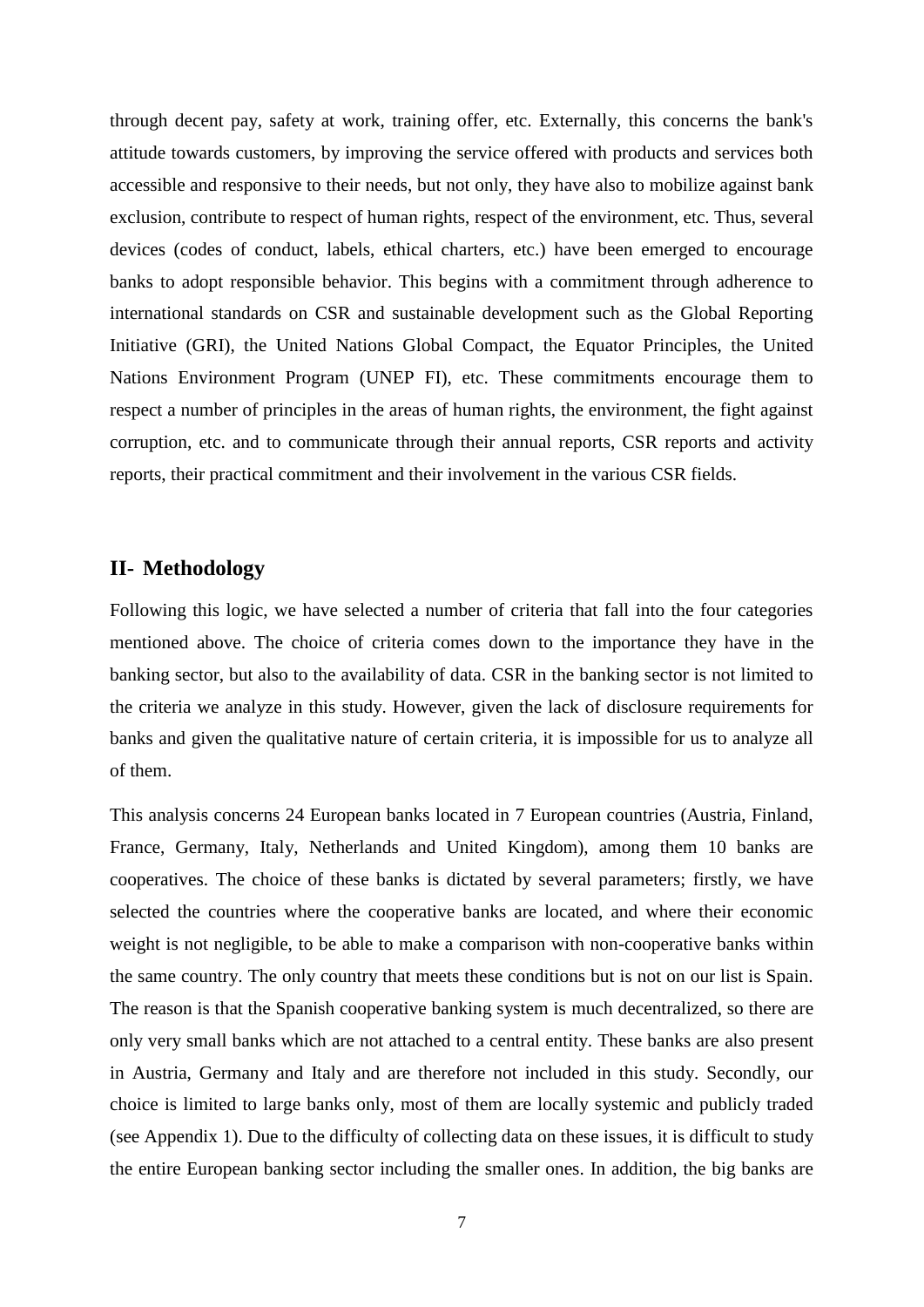those that communicate the most, notably listed banks. There was more opportunity to have data on these banks than on others.

The data has been collected, for the most part, in the official reports published by the banks. Annual reports, activity reports and CSR reports have been analyzed to bring out as much tangible information as possible. For some banks, it is sometimes difficult to find the CSR reports, which is why it is not impossible that there was data that was published but that we could not collect. The rest of the data was collected from the FitchConnect database. We considered the years 2008 and 2015 in order to analyze the evolution of CSR induced by the crisis of 2008.

This study is split into two parts. Initially, the objective would be to analyze the communication of European banks in terms of CSR, and in a second step, to note the banks on their practices by establishing a ranking between them for each criterion. Regarding the communication of banks, we assign scores ranging from 0 to 3 as follows:

- The score of 0 is assigned to banks that have not mentioned the criteria concerned
- The rating of 1 is given to banks that have mentioned the criterion concerned but without disclosing the corresponding data. In this case, the bank expresses its interest in this issue and declares to finance or invest in this area but without communicating data
- The score of 2 is given to banks that have provided data of the analyzed criteria but without giving the precise figures. For example, some banks report the amount of their funding in some countries, but not aggregate data for the activity in question
- The rating of 3 is assigned to the banks that provided the corresponding aggregate data, either data for the year in question or cumulative data since the beginning of the marketing of the service. This leads to a significant heterogeneity of the data which does not allow us to establish a comparison for all the criteria

These scores will then be added to bring out overall scores that would allow us to compare the banks, cooperatives vs. non-cooperatives and categories (classified as: banking inclusion, financing the real economy, sustainable development, risk control and governance), but also to shed light on the criteria which are the best informed while observing the evolution between 2008 and 2015. As regards the practice of the banks, we keep only the criteria for which accurate data are available. Thus, we rank decreasingly, with 25 being the highest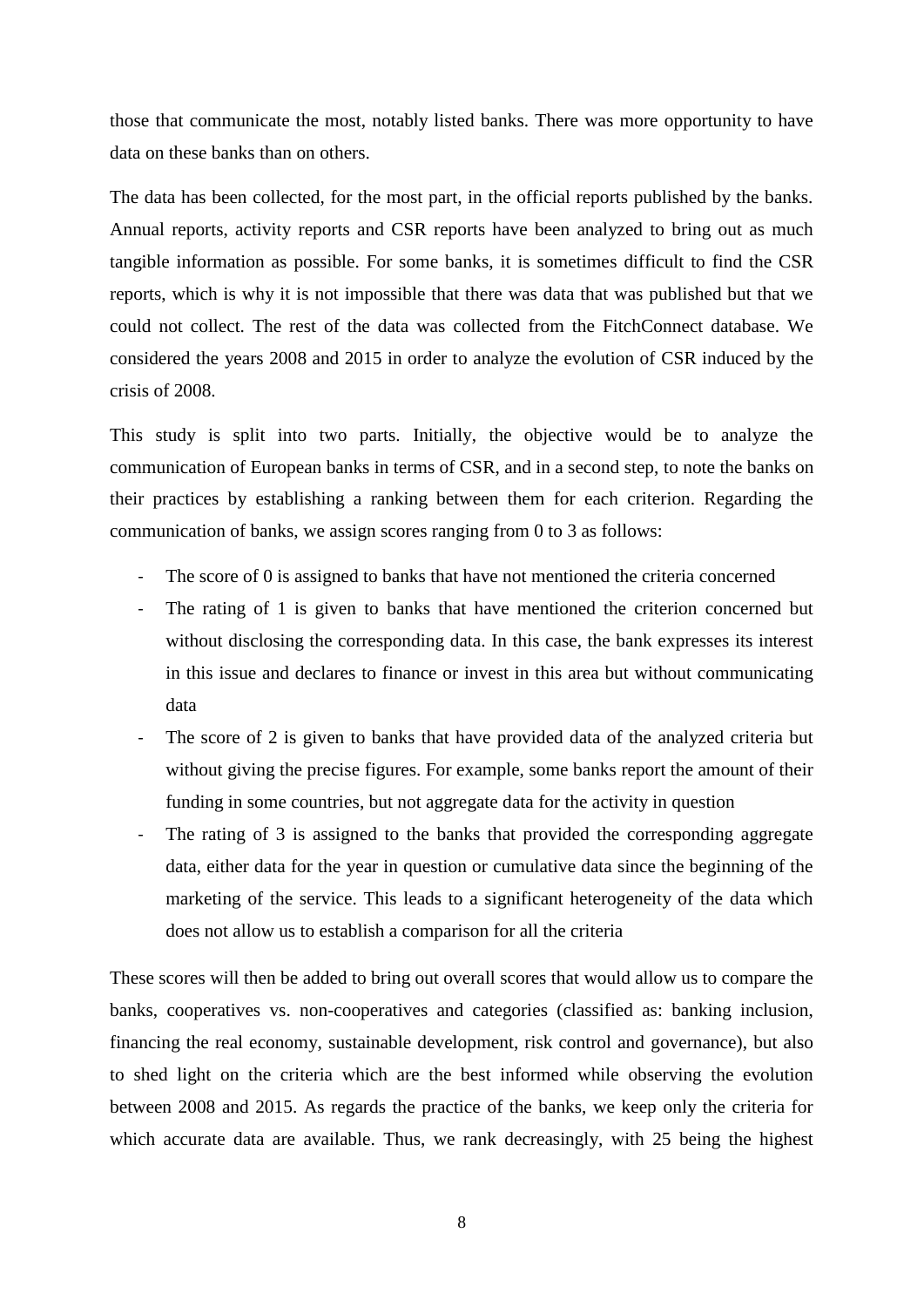rating for the best performing bank. The same principle of comparison will be established to distinguish the best rated banks in terms of CSR practices.

### **III-CSR in European banks**

## **1. The evaluation of the banks' communication**

The four tables below (Table 1, 2, 3 and 4) inform us about the communication of the banks during the years 2008 and 2015. The CSR criteria that are relevant when it comes to banks are classified by categories to stand out those who are the most informed. Table 1 and Table 2 show the evolution of the communication of each bank between 2008 and 2015, but also the scores by criteria, by categories and by country.

Two types of information are the most interesting in these two tables; the average per criterion and the average per bank. The first observation if we focus on the rightmost column is the level of score which is variable from one criterion to another and especially from one category to another. It is clear that the criteria concerning the banking inclusion (microcredit, SME's financing and social donation) and sustainable development (renewable energy financing, green bonds and socially responsible investment) are those that get the lowest scores on average, which means that these are the criteria on which the banks communicate the least. Nevertheless, this is explained by the fact that there is no legal obligation to communicate on these criteria. What also emerges from this observation is that it is difficult to see what kind of financing the bank makes, while it is important information since it relates to its main activity. It is true that the part of credits in the balance sheet is known, but little information is provided on the destination of these loans. When looking at individual bank data for these two categories, there are significant differences between those that do not address the issue and those that provide detailed data. This results in category averages that can be very different.

When we analyze the scores obtained by each bank individually we do not notice significant differences between them, unlike averages calculated on the criteria. This shows that the level of communication of banks is more or less uniform. Nevertheless, the banks we find in the top 5 in 2008 score 2 or more, which is not negligible when the rest of the banks score less than 2. The bank with the highest score in 2008 was Barclays, followed by Rabobank, Lloyds Banks, Deutsche Bank and Nordea Bank. These banks were not in the top positions in 2015 except Barclays which is in the 5th position. The top four banks with the best scores in 2015 are French banks with BPCE in the lead, followed by Crédit Agricole, Société Générale and BNP Paribas. The banks with the lowest scores in 2008 included Unione di Branche Italiane, Erste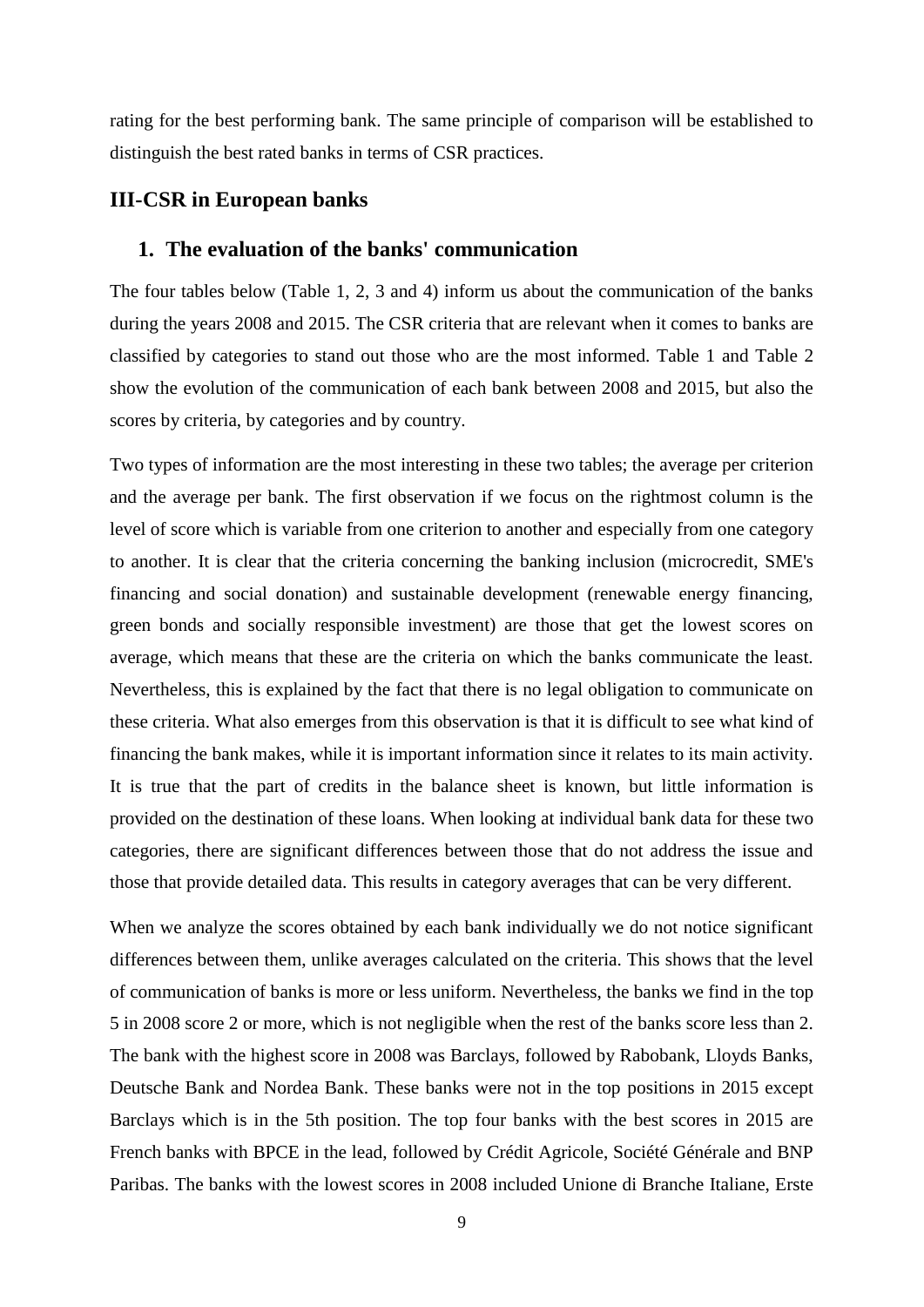Group, Nationwide Building Society, OP Pohjola and ABN Amro at the last. In 2015, we find in the top positions Banco Popolare, Nordea Bank, Inteasa Sanpaolo, Royal Bank of Scotland and Erste Group which is the only bank that is once again in this category in 2015. Note that whether it is the top 5 of the banks having obtained the best scores or those having obtained the lowest scores, the two types of banks are there; cooperatives and non-cooperatives. On the other hand, among the banks with the lowest scores, some are unlisted banks. This is the case of OP Pohjola and Nationwide Building Society.

Third important finding in analyzing these two tables is the evolution of the level of communication of banks between 2008 and 2015. First, we observe a remarkable increase in the average obtained by taking into account all the criteria analyzed, passing from 1.74 in 2008 to 2.31 in 2015. This reflects the efforts that have been made by the banks in terms of communication. This increase is also true at the individual level, either for the criteria or for the banks, where the average scores have increased sharply between these two years. The evolution of Nordea Bank represents the only exception to this observation. There was a slight drop in its score in 2015 compared to 2008, and this is due to the lack of communication on SME financing and long-term financing in 2015.

With regard to the comparison between the countries, France and the United Kingdom are on the top for the two years considered, while the Netherland takes the place of Germany in 2015. Note that this interpretation has to be taken with caution since the countries' banking system is not represented in their entirety. These comments are for information only.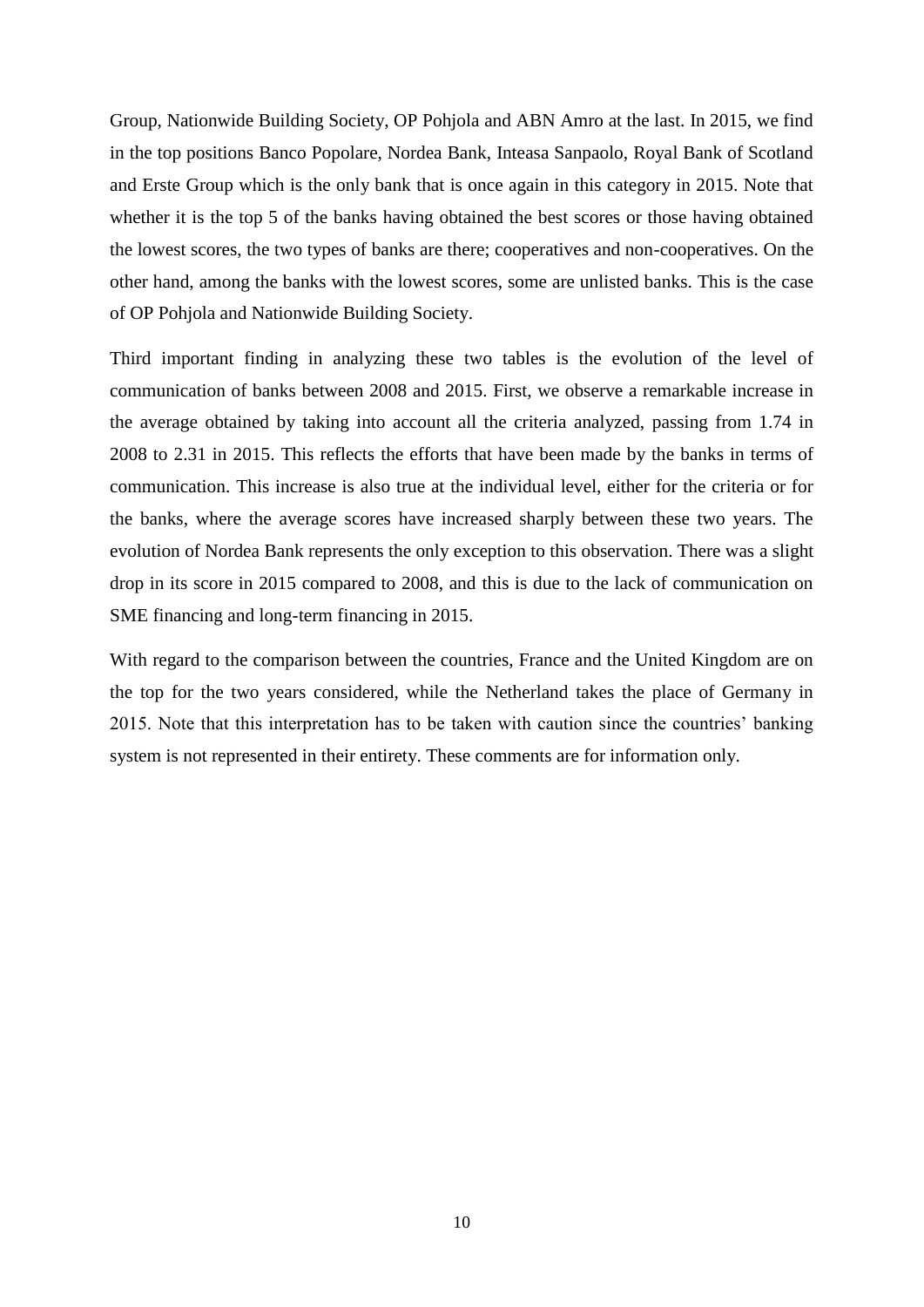| 2008                         |          | Austria    | Finland          |                |            |            | France         |             |           |          | Germany |      |                  |           | Italy     |                |              | Netherland |                  |                  |      | United-Kingdom              |            |                | Av   |
|------------------------------|----------|------------|------------------|----------------|------------|------------|----------------|-------------|-----------|----------|---------|------|------------------|-----------|-----------|----------------|--------------|------------|------------------|------------------|------|-----------------------------|------------|----------------|------|
|                              | EG       | <b>RBI</b> | NB               | <b>OP</b>      | <b>BNP</b> | SG         | <b>BPCE CA</b> |             | <b>CM</b> | CB       | DB      | DZ   | IS               | <b>UC</b> | <b>BP</b> | <b>UBI</b>     |              | ABN ING    | RB               |                  |      | Barc HSBC Lloy              | <b>RBS</b> | <b>NBS</b>     |      |
| Microfinance                 |          | $\theta$   |                  | $\overline{0}$ | 3          | $\Omega$   | 3              |             | 0         | $\Omega$ | 3       |      |                  | $\Omega$  | 0         | $\overline{2}$ | 0            |            | 3                |                  |      | $\Omega$                    | $\Omega$   | $\overline{0}$ | 0.75 |
| SME's                        |          |            |                  | $\Omega$       |            |            | .5             |             | 0         |          |         |      |                  |           |           |                |              |            |                  |                  |      | 3                           |            | $\Omega$       | 1.39 |
| <b>Social Donation</b>       |          |            |                  | ◠              |            |            |                |             |           |          | 2       |      |                  |           |           |                |              |            | $\overline{2}$   |                  | ◠    | $\mathcal{D}_{\mathcal{A}}$ |            | 3              | 1.58 |
| Average per Category         | 0.661    |            |                  | $0.66$ 0.66    | 2.33       | $0.33$ 1.5 |                |             | 0.33      | 0.66     | 1.66    | 2.33 |                  | 1.66      | 2         |                | 0            | 0.66       |                  | 1.66             | 1.66 | 1.66                        | 1.33       |                | 1.24 |
| Loans/TA                     |          |            |                  |                |            |            |                |             |           |          |         |      |                  |           |           |                |              |            |                  |                  |      |                             |            |                | 2.87 |
| LT Loans/TA                  |          |            |                  |                |            |            |                |             | 0         |          |         |      |                  |           |           |                |              |            | $\left( \right)$ |                  |      |                             |            |                |      |
| Off Balance Sheet/TA         |          |            |                  |                |            |            |                |             | 3         |          |         |      |                  |           |           |                |              |            |                  |                  |      |                             |            |                | 2.5  |
| Fees & Commission/Income     |          |            |                  |                |            |            |                |             |           |          |         |      |                  |           |           |                |              |            |                  |                  |      |                             |            |                | 2.87 |
| Average per Category         | 2.253    |            |                  | 3              | 2.25       | 2.25       | 1.5            | 2.25        | 2.25      |          | 2.25    | 2.25 | 2.2              | 2.25      | 2.25      | 2.25           | $\mathbf{0}$ | 2.25       | 2.25             | 3                | 2.25 | 3                           | 2.25       | 2.25           | 2.31 |
| Renewable Energy             |          |            |                  | $\Omega$       |            |            |                |             |           |          |         |      |                  |           |           |                |              |            |                  |                  |      |                             |            |                |      |
| Green Bonds                  |          |            |                  |                |            |            |                |             |           |          |         |      |                  |           |           |                |              |            |                  |                  |      |                             |            |                | 0.12 |
| Socially Resp Inv (SRI)      |          |            |                  | $\overline{0}$ |            |            |                | 3           | 0         |          |         |      |                  | 0         |           |                |              |            |                  |                  |      |                             |            | $\Omega$       | 0.37 |
| Average per Category         | $\bf{0}$ |            |                  | $\bf{0}$       | 0.66       | 0.33       | 1.66           | $1.33 \; 0$ |           | 0.33     | 0.33    | 0.33 | 0.3 <sub>1</sub> |           |           |                | 0            | 0.33       | 2.33             | 0.66             | 0.66 | 0.33                        |            | 0.33           | 0.5  |
| Leverage Ratio               |          | $\Omega$   |                  | $\theta$       |            |            |                |             |           |          |         |      |                  |           |           |                |              |            |                  |                  |      |                             |            | $\Omega$       | 0.2  |
| Tier One Ratio               |          |            |                  |                |            |            |                |             |           |          |         |      |                  |           |           |                |              |            |                  |                  |      |                             |            |                | 2.87 |
| Average per Category         | 1.5      | 1.5        | 2.5              | 1.5            | 1.5        | 1.5        |                | 1.5         | 1.5       | 1.5      | 2       | 1.5  | 1.5              | 1.5       | 1.5       | 1.5            | 0            |            | 1.5              | $\boldsymbol{2}$ | 1.5  | 1.5                         | 1.5        | 1.5            | 1.54 |
| Chairman's Compensation      |          |            |                  |                |            |            |                |             | 3         |          |         |      |                  |           |           |                |              |            |                  |                  |      |                             |            | 3              | 2.46 |
| CEO's Compensation           |          |            |                  |                |            |            |                |             | 3         |          |         |      |                  |           |           |                |              |            |                  |                  |      |                             |            | 3              | 2.33 |
| Personal Expenses/Employee 3 |          |            |                  | 0              |            |            |                | 0           | 3         | 3        | 3       | 3    |                  |           | 3         |                |              |            |                  |                  |      |                             |            | $\overline{0}$ | 2.25 |
| Women/Directors <sup>2</sup> |          |            |                  |                |            |            |                |             | 3         |          |         |      |                  |           |           |                |              |            |                  |                  |      |                             |            | 3              | 2.87 |
| Women/Staff                  |          |            |                  | 3              |            |            |                |             |           |          |         |      |                  |           |           |                |              |            |                  |                  |      |                             |            | $\Omega$       | 2.21 |
| Average per Category         | 2.6      | 2.8        | 3                | 1.2            | 2.4        |            |                | $2.4\,$     |           |          |         | 2.2  | 2.8              | 2.2       | 2.2       | 1.6            | 1.4          | 2.4        | .2               |                  | 1.8  | 2.8                         | 2.4        | 1.8            | 2.42 |
| Average                      |          | 1.58 1.88  | $\boldsymbol{2}$ | 1.35           | 1.94       | 1.7        | 1.79           | 1.82        | 1.64      | 1.94 2   |         | 1.82 |                  | 1.711.82  | 1.7       | 1.59           | 0.41         | 1.64       | 2.1              | 2.23             | 1.64 | 2.05                        | 1.64       | 1.47           | 1.74 |
| Average per country          | 1.73     |            | 1.67             |                | 1.77       |            |                |             |           | 1.92     |         |      | 1.71             |           |           |                | 1.38         |            |                  | 1.8              |      |                             |            |                |      |

**Table 1:** Banks communication by criterion and by country in 2008

 **Source:** Author's calculation from the data collected in the annual reports of the banks

 $\overline{a}$ 

<sup>&</sup>lt;sup>1</sup> Average of Banque Populaire and Caisse d'Epargne

 $2^2$  The information is deducted after analysis of the names of the members of the executive board. In some banks the share of women in the directory is indicated

 $3$  No name communicated so no way to know if the person is a woman or a man and no indication of the gender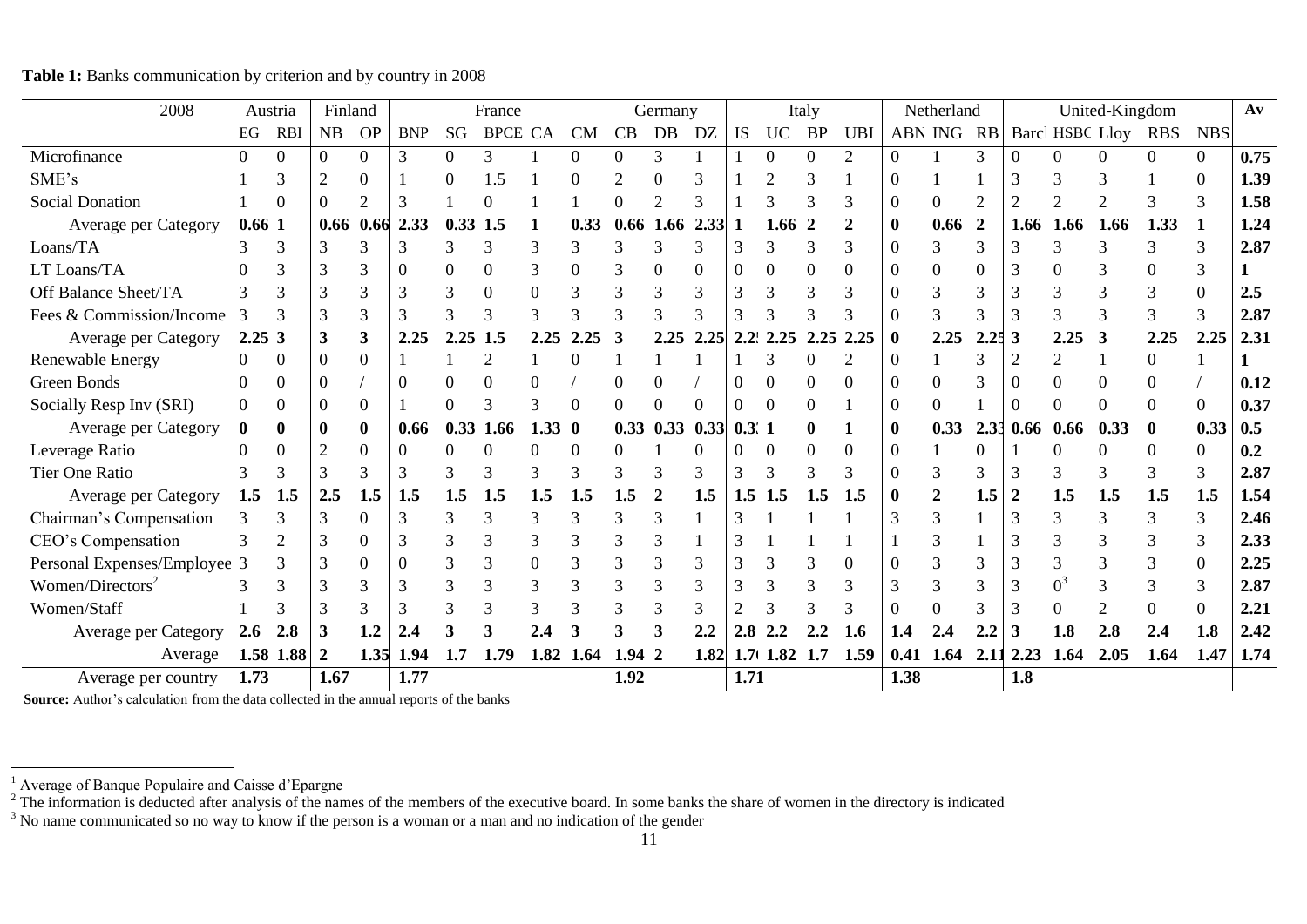| 2015                         |             | Austria      | Finland    |                  |            |                | France         |               |           |          | Germany        |          |                  |             | Italy     |                |                | Netherland    |             |                  |                | United-Kingdom |            |                | $A$ v |
|------------------------------|-------------|--------------|------------|------------------|------------|----------------|----------------|---------------|-----------|----------|----------------|----------|------------------|-------------|-----------|----------------|----------------|---------------|-------------|------------------|----------------|----------------|------------|----------------|-------|
|                              | $_{\rm EG}$ | <b>RBI</b>   | NB         | <b>OP</b>        | <b>BNP</b> | SG             | <b>BPCE CA</b> |               | <b>CM</b> | CB       | DB             | DZ       | <b>IS</b>        | UC          | <b>BP</b> | <b>UBI</b>     |                | ABN ING       | RB          |                  | Barc HSBC Lloy |                | <b>RBS</b> | <b>NBS</b>     |       |
| Microfinance                 |             | $\Omega$     | 0          | $\Omega$         | 3          | 3              | 3              | 3             | 3         | $\Omega$ | 3              |          |                  | 3           |           | $\Omega$       | $\overline{0}$ |               |             | $\Omega$         | ∩              |                | $\Omega$   | $\Omega$       | 1.12  |
| SME's                        |             |              | 0          | 0                | 3          | 3              |                |               | 3         |          |                |          |                  |             |           |                |                |               |             |                  |                | 3              |            |                | 1.79  |
| <b>Social Donation</b>       |             | 3            | 0          | 3                | 3          | $\overline{c}$ | 3              | $\mathcal{R}$ | 3         | 0        | 3              | 3        | 3                | 3           |           |                | $\Omega$       | $\mathcal{P}$ | 3           | 3                | $\overline{2}$ | $\overline{2}$ |            | 3              | 2.21  |
| Average per Category         | 1.66        | $\mathbf{2}$ | 0          |                  | 3          | 2.66           | 2.33           | 2.333         |           | 0.33     | 2.33           | 1.66     | 1.6(3)           |             | 1.33 2    |                | 0.33           | 1.33          | $\mathbf 2$ | $\boldsymbol{2}$ | 1.33           | 1.66           | 0.66       | 1.33           | 1.71  |
| Loans/TA                     | 3           |              | 3          | 3                | 3          |                |                |               | 3         | 3        | 3              | 3        |                  | 3           | 3         |                | 3              |               |             |                  |                | 3              | 3          | 3              |       |
| LT Loans/TA                  | $\theta$    |              | 0          |                  | 0          |                |                |               | $\theta$  | $\Omega$ | 0              | $\Omega$ |                  | $\Omega$    | 0         |                | 3              |               |             |                  |                |                |            | 3              | 1.5   |
| Off Balance Sheet/TA         | 3           |              | 3          |                  |            |                |                |               | 3         |          | 3              | 3        | 3                |             |           |                | 3              |               |             |                  |                |                | 3          | $\Omega$       | 2.87  |
| Fees & Commission/Income     | 3           |              |            |                  |            |                |                |               | 3         |          | 3              | 3        |                  |             |           |                | 3              |               |             |                  |                |                | 3          | 3              |       |
| Average per Category         | 2.253       |              | 2.25       | 3                | 2.25       | 3              |                |               | 2.25      | 2.25     | 2.25           | 2.25     | 2.2 <sub>1</sub> | 2.25        | 2.25      | 2.25           | 3              |               |             |                  |                |                | 2.25       | 2.25           | 2.59  |
| Renewable Energy             |             | 3            | 0          | $\Omega$         |            |                | 3              |               |           |          | 3              |          |                  |             |           |                | $\theta$       |               |             |                  |                |                | 0          |                | 1.83  |
| <b>Green Bonds</b>           | $\theta$    | $\Omega$     | 0          | 0                |            | 3              |                | 3             | $\Omega$  | 0        |                |          |                  |             | 0         |                | 3              |               | 2           |                  | 3              |                | 0          | $\theta$       | 1.2   |
| Socially Resp Inv (SRI)      | $\Omega$    | $\Omega$     | $\theta$   | $\boldsymbol{0}$ | 3          | $\overline{c}$ | $\mathcal{R}$  | 3             | 3         | $\theta$ | $\overline{0}$ | $\Omega$ | $\Omega$         |             | 0         | $\overline{2}$ |                |               | 3           |                  | $\Omega$       |                | $\Omega$   | $\mathbf{0}$   | 1.04  |
| Average per Category         | 0.331       |              | 0          | $\bf{0}$         | 2.66       | 2.33 3         |                | 2.662         |           |          | 1.66           | 1.33     |                  | $1.66 \; 0$ |           | 1.66           | $1.33 \, 3$    |               | 2.33        | .66              | 1.66           | 0.66           |            | 0.5            | 1.41  |
| Leverage Ratio               | $\Omega$    | 3            | 3          | 3                |            |                |                |               | $\Omega$  | 3        | 3              |          |                  |             |           |                |                |               |             |                  |                |                |            | 3              | 2.75  |
| <b>Tier One Ratio</b>        |             |              | 3          | 3                |            |                |                |               | 3         |          | 3              |          |                  |             |           |                | 3              |               |             |                  |                |                |            | 3              |       |
| Average per Category         | 1.5         |              | 3          |                  | 3          |                |                | 3             | 1.5       | 3        | 3              | 3        | 3                |             | 3         |                | 3              |               | 3           |                  |                |                |            | 3              | 2.87  |
| Chairman's Compensation      |             |              | 3          |                  | 3          |                |                | 3             | 3         | 3        | 3              |          |                  |             |           |                | 3              |               | 3           |                  |                | 3              | 3          | 3              | 2.66  |
| CEO's Compensation           | 3           | 3            | 3          | 3                | 3          |                |                | 3             | 3         | 3        | 3              |          |                  |             |           |                | 3              |               | 3           |                  |                | 3              |            | $\overline{3}$ | 2.66  |
| Personal Expenses/Employee   | 3           |              |            | 3                | 3          | 3              | 3              | 3             | 3         | 3        | 3              | 3        | 3                | 3           | 3         |                | 3              |               | 3           |                  |                | 3              | 3          | 3              |       |
| Women/Directors <sup>4</sup> | 3           |              | 3          | 3                | 3          |                |                |               | 3         | 3        | 3              | 3        | 3                | 3           |           |                | 3              |               | 3           |                  |                | 3              |            | 3              |       |
| Women/Staff                  | 3           |              | 3          |                  | 3          |                |                |               | 3         | 3        | $\overline{3}$ | 3        |                  | 3           |           |                | 3              |               | 3           |                  | 3              | 3              |            | 3              | 2.79  |
| Average per Category         | 3           |              |            | 2.6              |            |                |                |               | 3         |          | 3              | 2.2      | 1.6              | 2.2         |           |                | 3              |               |             |                  |                |                |            | 3              | 2.82  |
| Average                      |             | 1.94 2.47    | $1.76 \t2$ |                  | 2.76       | 2.82           | 2.88           | 2.82          | 2.35      |          | 2.47           | 2.05     |                  | 1.8: 2.35   | 1.76      | 2.41           | 2.23           | 2.7           | 2.7         | 2.58             |                | 2.35           | 1.88       | 2.05           | 2.31  |
| Average per country          | 2.2         |              | 1.88       |                  | 2.73       |                |                |               |           | 2.17     |                |          | 2.08             |             |           |                | 2.54           |               |             | 2.26             |                |                |            |                |       |

**Table 2:** Banks communication by criterion and by country in 2015

 **Source:** Author's calculation from the data collected in the annual reports of the banks

 $4$  The information is deducted after analysis of the names of the members of the executive board. In some banks the share of women in the directory is indicated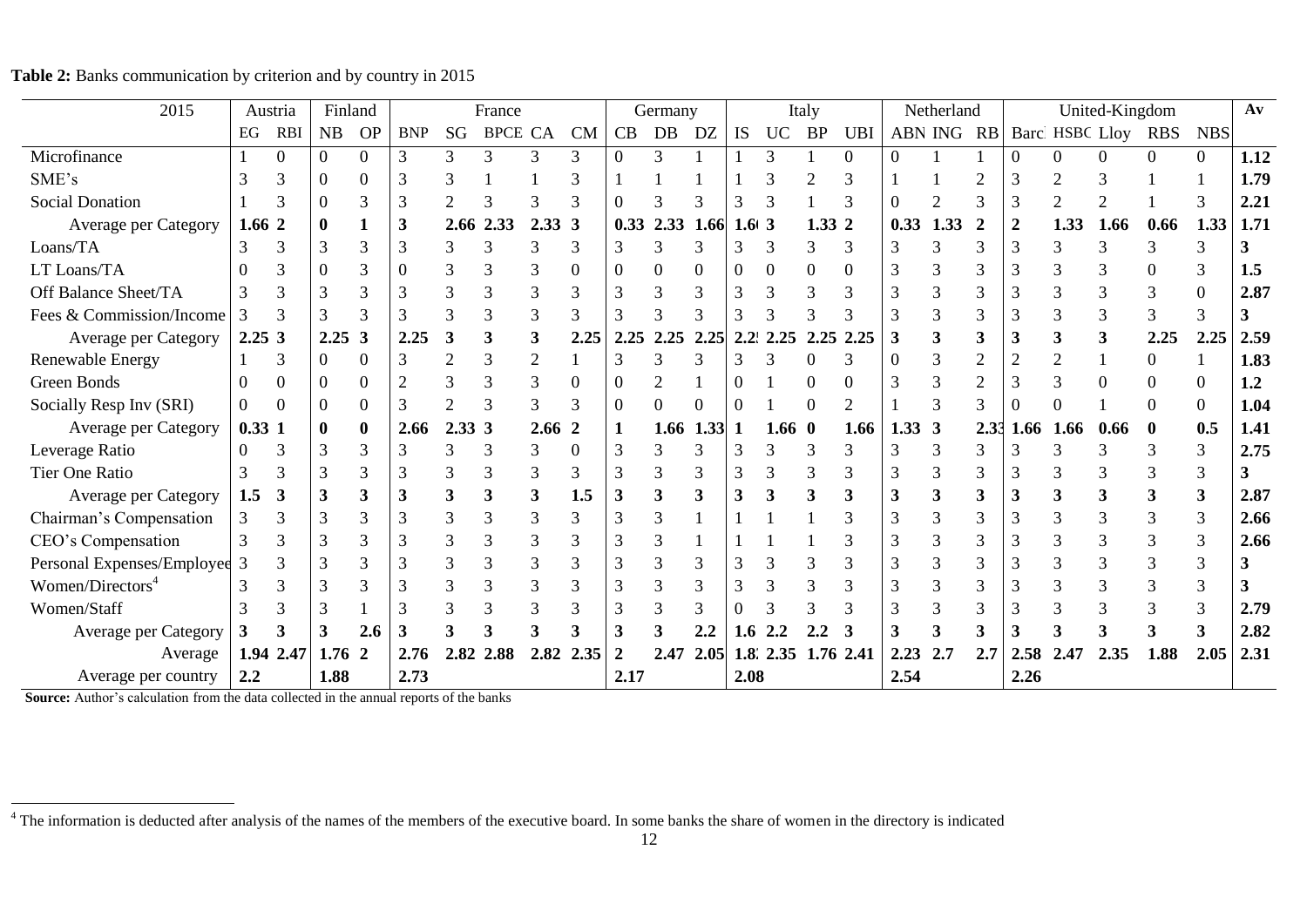Turning now to the analysis of European banks' communication by type of bank (cooperatives vs. non-cooperatives) illustrated in Tables 3 and 4. Cooperative banks, on average, have a slightly larger positive trend compared to non-cooperative banks between 2008 and 2015. In 2008, the average score of cooperative banks was 1.63 against 1.67 for non-cooperative banks. The difference is not very important, but the non-cooperative banks got a better score. Conversely, in 2015, non-cooperative banks ranked second with a score of 2.24 against 2.3 for cooperative banks. They score higher or equal to the scores of non-cooperative banks for all categories of criteria, except for the governance category where they underperform notably in 2008. In fact, cooperative banks communicate relatively little, on average, on executive compensation in particular, but also on staff expenses. On the other hand, they communicate relatively better on the banking inclusion and those in the two years considered which is not surprising considering their principles.

If we do an analysis by individual criteria, we see that the cooperative banks communicate, on average, better than the other banks on the part of women in the total of employees (only in 2008), the social donations, the long-term loans as well as on SRI (we highlight here only the criteria for which the difference in scores between the two banks is not insignificant). Unlike non-cooperative banks that perform, on average, in terms of communication on off-balance sheet activities, renewable energy financing, executive compensation and staff costs. The difference here is that these banks have better scores than cooperative banks only in 2008, in 2015 the difference is negligible, another demonstration of a positive evolution in the communication of cooperative banks in 2015, slightly higher than that of non-cooperative banks. To return to the communication on executive compensation, Italian banks (cooperatives or not) publish only the total remuneration of the Executive Board but not the individual remuneration. This is true even in 2015 with the exception of Unione di Branche Italiane. This is also the case for Rabobank (2008 only) and DZ Bank.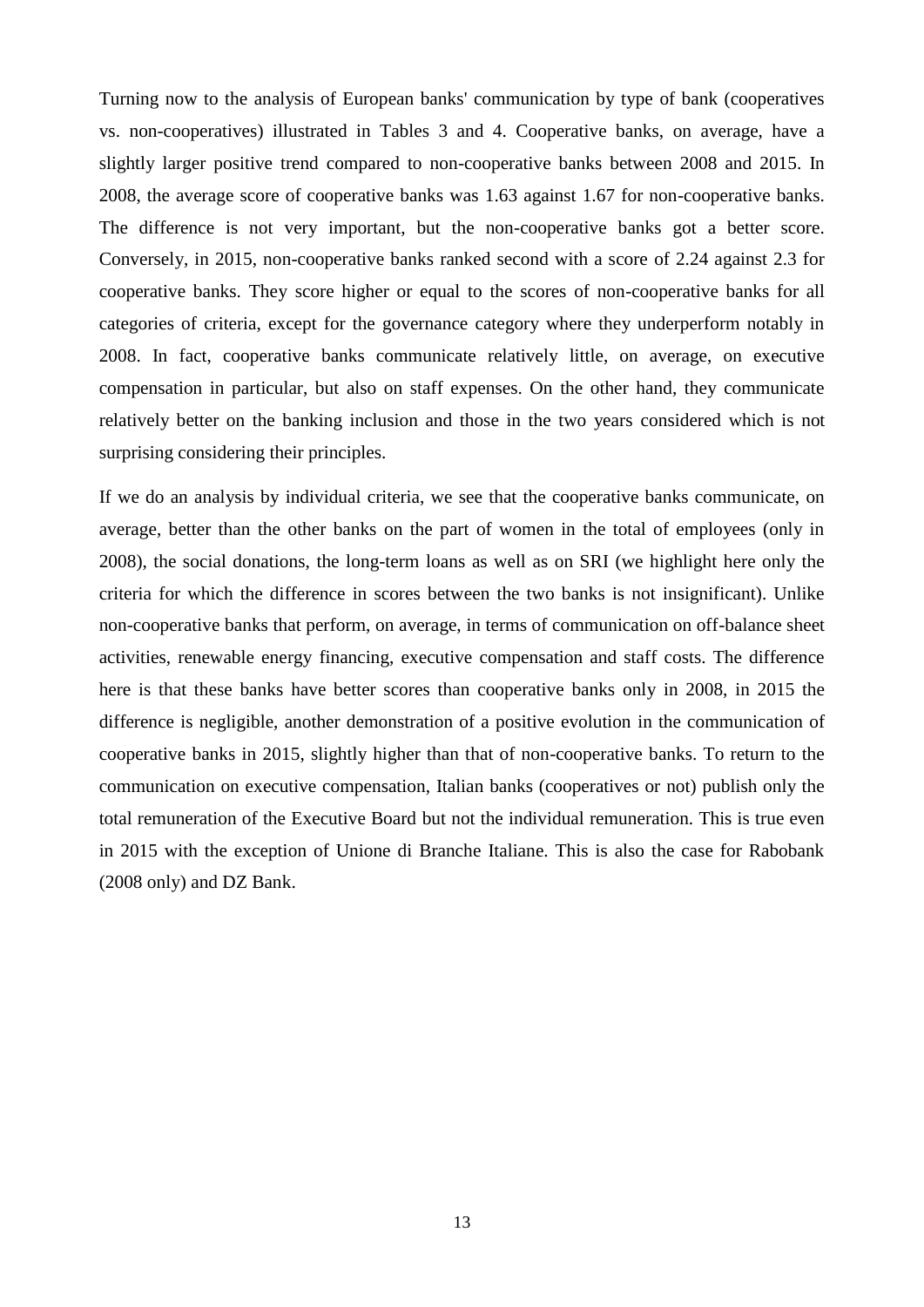| 2008                      |                   |                |                |                  | <b>Cooperative Banks</b> |                  |                |                |                  |                  |                |           |                  |          |                |               |                |               | Non Cooperative Banks |                  |                  |                  |                |                  |              | Average      |
|---------------------------|-------------------|----------------|----------------|------------------|--------------------------|------------------|----------------|----------------|------------------|------------------|----------------|-----------|------------------|----------|----------------|---------------|----------------|---------------|-----------------------|------------------|------------------|------------------|----------------|------------------|--------------|--------------|
|                           | <b>RBI</b>        | <b>OP</b>      |                | <b>BPCE CA</b>   | <b>CM</b>                | DZ               | <b>BP</b>      |                |                  | UBI RB NBS       | EG             | <b>NB</b> | <b>BNP</b>       | SG       | CB             | DB            | IS             | <b>UC</b>     | ABN ING               |                  |                  |                  | Barc HSBC Lloy | <b>RBS</b>       | Coop         | Non          |
|                           |                   |                |                |                  |                          |                  |                |                |                  |                  |                |           |                  |          |                |               |                |               |                       |                  |                  |                  |                |                  |              | Coop         |
| Microfinance              | $\Omega$          | $\overline{0}$ | 3              |                  |                          |                  | $\bigcap$      |                | 3                | $\overline{0}$   |                |           | 3                | 3        | $\Omega$       | 3             |                | $\mathcal{R}$ |                       |                  | 0                |                  | $\mathbf{0}$   | $\boldsymbol{0}$ |              | 1.07         |
| SME's                     | 3                 | 0              | $\overline{2}$ |                  |                          |                  |                |                |                  |                  |                |           |                  |          | $\overline{2}$ |               |                |               |                       |                  |                  | 3                | 3              |                  | 1.4          | 1.42         |
| <b>Social Donation</b>    | $\Omega$          | 2              | $\overline{0}$ |                  |                          |                  |                |                |                  | 3                |                |           |                  |          |                |               |                |               |                       | $\bigcap$        | 3                |                  | $\overline{2}$ |                  | 1.8          | 1.35         |
| Average per Category      |                   |                |                |                  |                          |                  | 1.36           |                |                  |                  |                |           |                  |          |                |               |                |               | 1.28                  |                  |                  |                  |                |                  |              |              |
| Loans/TA                  |                   | 3              | 3              | 3                | 3                        | 3                | 3              |                | $\overline{3}$   | 3                | 3              |           | 3                | 3        | 3              | 3             | 3              | 3             |                       | 3                | 3                | 3                | 3              | 3                | $\mathbf{3}$ | 2.78         |
| LT Loans/TA               |                   | 3              | $\overline{0}$ | 3                | $\overline{0}$           | $\boldsymbol{0}$ | $\theta$       | $\theta$       | $\boldsymbol{0}$ | 3                | $\theta$       | 3         | $\boldsymbol{0}$ | $\theta$ | 3              | $\Omega$      | $\Omega$       | $\theta$      | $\overline{0}$        | $\boldsymbol{0}$ | 3                | $\boldsymbol{0}$ | 3              | $\boldsymbol{0}$ | 1.2          | 0.85         |
| Off Balance Sheet/TA      |                   | 3              | $\mathbf{0}$   | $\boldsymbol{0}$ | 3                        | 3                | 3              | 3              | 3                | $\boldsymbol{0}$ | 3              | 3         | $\mathfrak{Z}$   | 3        | 3              | 3             | 3              | 3             | $\overline{0}$        | 3                | 3                | 3                | 3              | 3                | 2.1          | 2.78         |
| Fees & Commission/Incom   | 3                 | 3              | 3              | 3                | 3                        | 3                | 3              | 3              | $\overline{3}$   | 3                | 3              | 3         | 3                | 3        | 3              | $\mathcal{R}$ | $\mathcal{R}$  | 3             | $\Omega$              | 3                | 3                | 3                | 3              | 3                | 3            | 2.78         |
| Average per Category      |                   |                |                |                  |                          |                  | 2.32           |                |                  |                  |                |           |                  |          |                |               |                |               | 2.3                   |                  |                  |                  |                |                  |              |              |
| <b>Renewable Energy</b>   | $\theta$          | 0              |                |                  |                          |                  |                |                | 3                |                  |                |           | 3                |          | 3              | 3             | 3              | 3             |                       | 3                | $\overline{2}$   | 2                |                | $\overline{0}$   | 1.1          | 1.85         |
| Green Bonds               | $\mathbf{0}$      | 0              | $\overline{0}$ | $\theta$         | $\overline{0}$           | $\overline{0}$   | $\overline{0}$ |                | 3                | $\boldsymbol{0}$ | $\overline{0}$ |           | $\boldsymbol{0}$ | $\theta$ | $\theta$       |               | $\overline{0}$ |               | $\overline{0}$        | $\overline{0}$   | $\boldsymbol{0}$ | $\overline{0}$   | $\overline{0}$ | $\overline{0}$   | 0.5          | $\mathbf{0}$ |
| Socially Resp Inv (SRI)   | $\overline{0}$    | $\Omega$       | $\mathbf{3}$   | 3                |                          |                  | $\Omega$       |                |                  | 0                | $\overline{0}$ |           |                  |          | 3              |               | $\Omega$       | ∩             | $\Omega$              | $\theta$         | $\overline{0}$   | $\Omega$         | $\Omega$       | $\overline{0}$   | 0.8          | 0.28         |
| Average per Category      |                   |                |                |                  |                          |                  | 0.73           |                |                  |                  |                |           |                  |          |                |               |                |               | 0.71                  |                  |                  |                  |                |                  |              |              |
| Leverage Ratio            | $\mathbf{\Omega}$ | $\Omega$       | $\Omega$       | $\Omega$         | $\Omega$                 | $\theta$         | $\Omega$       |                | 0                | $\overline{0}$   | $\theta$       | ◠         | $\overline{0}$   |          |                |               | 0              |               |                       |                  |                  |                  | $\overline{0}$ | $\overline{0}$   | $\bf{0}$     | 0.35         |
| <b>Tier One Ratio</b>     | 3                 | 3              | $\mathcal{R}$  | $\mathcal{R}$    | 3                        | 3                | 3              |                | 3                | 3                | 3              | 3         | 3                |          | 3              |               | 3              | 3             |                       | 3                | 3                | 3                | 3              | 3                | 3            | 2.78         |
| Average per Category      |                   |                |                |                  |                          |                  | 1.5            |                |                  |                  |                |           |                  |          |                |               |                |               | 1.57                  |                  |                  |                  |                |                  |              |              |
| Chairman's Compensation   | 3                 | $\theta$       | 3              | 3                | 3                        |                  |                |                |                  | 3                | 3              |           | 3                | 3        | 3              |               |                |               |                       | 3                | 3                | 3                | 3              | 3                | 1.9          | 2.71         |
| CEO's Compensation        |                   | $\theta$       | 3              | 3                | 3                        |                  |                |                |                  | 3                | 3              | 3         | 3                | 3        | 3              |               |                |               | 3                     | 3                | 3                | 3                | 3              | 3                | 1.8          | 2.71         |
| Personal Expenses/Employe | 3                 | $\Omega$       | 3              | $\overline{0}$   | 3                        | 3                | 3              | $\overline{0}$ | 3                | $\boldsymbol{0}$ | 3              | 3         | $\boldsymbol{0}$ | 3        | 3              | 3             | 3              | 3             | $\overline{0}$        | 3                | 3                | 3                | 3              | 3                | 1.8          | 2.57         |
| Women/Directors           | 3                 | 3              | 3              | 3                | 3                        | 3                | 3              | 3              | 3                | 3                | 3              | 3         | 3                | 3        | 3              | 3             | 3              | 3             | 3                     | 3                | 3                | $\overline{0}$   | 3              | 3                | $\mathbf{3}$ | 2.78         |
| Women/Staff               | 3                 | 3              | 3              | 3                | 3                        | 3                |                | 3              | 3                | $\overline{0}$   |                | 3         | 3                | 3        | 3              |               | ◠              |               |                       | $\Omega$         | 3                |                  | $\overline{2}$ | $\mathbf{0}$     | 2.7          | 1.85         |
| Average per Category      |                   |                |                |                  |                          |                  | 2.24           |                |                  |                  |                |           |                  |          |                |               |                |               | 2.52                  |                  |                  |                  |                |                  |              |              |
| Average                   |                   |                |                |                  |                          |                  | 1.63           |                |                  |                  |                |           |                  |          |                |               |                |               | 1.67                  |                  |                  |                  |                |                  |              |              |

# **Table 3**: Banks communication by bank type in 2008

**Source:** Author's calculation from the data collected in the annual reports of the banks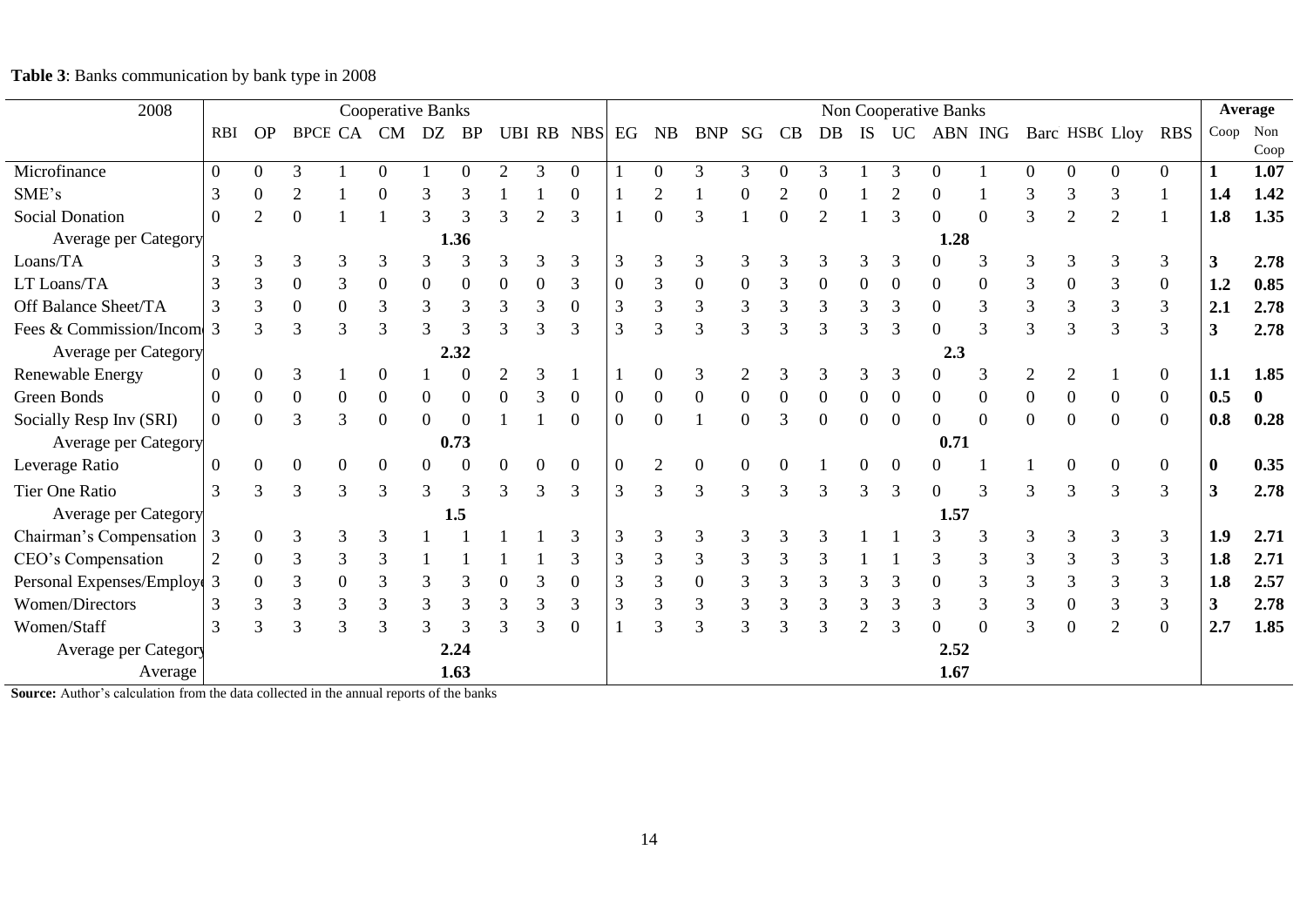| 2015                      |                |               |                |                | <b>Cooperative Banks</b> |                |                |          |        |                |                  |           |                  |    |                  |                  |                  |           | Non Cooperative Banks |               |   |                |              |                  |              | <b>Average</b> |
|---------------------------|----------------|---------------|----------------|----------------|--------------------------|----------------|----------------|----------|--------|----------------|------------------|-----------|------------------|----|------------------|------------------|------------------|-----------|-----------------------|---------------|---|----------------|--------------|------------------|--------------|----------------|
|                           | <b>RBI</b>     | <b>OP</b>     | <b>BPCE CA</b> |                | <b>CM</b>                | DZ             | <b>BP</b>      |          | UBI RB | <b>NBS</b>     | EG               | <b>NB</b> | <b>BNP</b>       | SG | CB               | DB               | IS               | <b>UC</b> | ABN ING               |               |   | Barc HSBC Lloy |              | <b>RBS</b>       | Coop         | Non<br>Coop    |
| Microfinance              | $\Omega$       | $\theta$      |                | 3              | 3                        |                |                |          |        | $\Omega$       |                  |           | 3                |    |                  | 3                |                  | 3         |                       |               |   |                | $\theta$     | $\Omega$         | 1.2          | 1.07           |
| SME's                     | 3              | 0             |                |                |                          |                |                |          |        |                | 3                |           | 3                |    |                  |                  |                  |           |                       |               |   |                | 3            |                  | 1.7          | 1.85           |
| <b>Social Donation</b>    | 3              | 3             |                | 3              |                          |                |                |          | 3      | 3              |                  | $\Omega$  | 3                |    |                  |                  |                  |           |                       |               |   |                | ◠            |                  | 2.8          | 1.78           |
| Average per Category      |                |               |                |                |                          |                | 1.9            |          |        |                |                  |           |                  |    |                  |                  |                  |           | 1.57                  |               |   |                |              |                  |              |                |
| Loans/TA                  | 3              | 3             |                | 3              | 3                        | 3              |                | 3        | 3      | 3              | 3                | 3         | 3                | 3  | 3                | 3                | 3                | З         |                       | 3             | 3 |                | 3            | 3                | 3            |                |
| LT Loans/TA               | 3              | 3             |                | 3              | $\mathbf{0}$             | 0              | $\overline{0}$ | $\Omega$ | 3      | 3              | $\boldsymbol{0}$ |           | $\boldsymbol{0}$ | 3  | $\boldsymbol{0}$ | $\boldsymbol{0}$ | $\boldsymbol{0}$ | $_{0}$    | 3                     | 3             | 3 |                | 3            | $\boldsymbol{0}$ | 1.8          | 1.28           |
| Off Balance Sheet/TA      |                | 3             | 3              | 3              | 3                        | $\mathfrak{Z}$ | 3              | 3        | 3      | $\overline{0}$ | 3                | 3         | $\mathfrak{Z}$   | 3  | $\mathfrak{Z}$   | 3                | 3                | 3         | 3                     | 3             | 3 |                | 3            | 3                | 2.7          |                |
| Fees & Commission/Incom   | 3              | $\mathcal{R}$ |                | 3              | 3                        | 3              |                | 3        | 3      | 3              | 3                | 3         | 3                | 3  | 3                | 3                | $\mathcal{R}$    | 3         | 3                     | 3             | 3 | 3              | 3            | 3                | 3            |                |
| Average per Category      |                |               |                |                |                          |                | 2.62           |          |        |                |                  |           |                  |    |                  |                  |                  |           | 2.57                  |               |   |                |              |                  |              |                |
| <b>Renewable Energy</b>   | 3              | 0             |                |                |                          |                |                |          |        |                |                  |           | 3                |    | 3                | 3                |                  |           |                       | 3             |   |                |              | $\mathbf{0}$     | 1.8          | 1.85           |
| Green Bonds               | $\overline{0}$ | $\mathbf{0}$  |                | 3              |                          |                | $\overline{0}$ | 0        |        | $\overline{0}$ | $\overline{0}$   |           | $\overline{2}$   |    |                  | $\overline{2}$   |                  |           | 3                     | 3             | 3 |                | $\mathbf{0}$ | $\overline{0}$   | 1.28         | 1.42           |
| Socially Resp Inv (SRI)   | $\Omega$       | 0             |                | 3              |                          |                |                |          |        | 0              | $\overline{0}$   |           | 3                |    |                  |                  |                  |           |                       | $\mathcal{R}$ |   |                |              | $\theta$         | 1.4          | 0.78           |
| Average per Category      |                |               |                |                |                          |                | 1.36           |          |        |                |                  |           |                  |    |                  |                  |                  |           | 1.36                  |               |   |                |              |                  |              |                |
| Leverage Ratio            | 3              | 3             |                | 3              | $\overline{0}$           | 3              |                |          |        | 3              | $\overline{0}$   |           | 3                |    | 3                | 3                |                  | 3         |                       | 3             |   |                | 3            | 3                | 2.7          | 2.78           |
| Tier One Ratio            | 3              | 3             | 3              | 3              | 3                        | 3              |                |          | 3      | 3              | 3                | 3         | 3                | 3  | 3                | 3                | 3                | 3         |                       |               | 3 | 3              | 3            | 3                | $\mathbf{3}$ | 3              |
| Average per Category      |                |               |                |                |                          |                | 2.85           |          |        |                |                  |           |                  |    |                  |                  |                  |           | 2.89                  |               |   |                |              |                  |              |                |
| Chairman's Compensation   |                | 3             |                | 3              | 3                        |                |                |          |        | 3              | 3                |           | 3                |    | 3                | 3                |                  |           |                       | 3             | 3 |                | 3            | 3                | 2.6          | 2.71           |
| CEO's Compensation        |                | 3             | 3              | 3              | 3                        |                |                | 3        | 3      | 3              | 3                | 3         | 3                | 3  | 3                | 3                |                  |           | 3                     | 3             | 3 |                | 3            | 3                | 2.6          | 2.71           |
| Personal Expenses/Employe | 3              | 3             | 3              | $\mathfrak{Z}$ | 3                        | 3              |                | 3        | 3      | 3              | 3                | 3         | $\mathfrak{Z}$   | 3  | $\mathfrak{Z}$   | 3                | 3                | 3         | 3                     | 3             | 3 |                | 3            | 3                | 3            | 3              |
| <b>Women/Directors</b>    | 3              | 3             |                | 3              | 3                        | 3              | 3              | 3        | 3      | 3              | 3                | 3         | $\mathfrak{Z}$   | 3  | 3                | 3                | 3                | 3         | $\mathfrak{Z}$        | 3             |   |                | 3            | $\mathfrak{Z}$   | 3            |                |
| Women/Staff               | 3              |               | 3              | 3              |                          |                |                | 3        | 3      | 3              | 3                | 3         | 3                | 3  | 3                | 3                | $\Omega$         |           |                       | 3             | 3 | 3              | 3            | 3                | 2.8          | 2.78           |
| Average per Category      |                |               |                |                |                          |                | 2.8            |          |        |                |                  |           |                  |    |                  |                  |                  |           | 2.84                  |               |   |                |              |                  |              |                |
| Average                   |                |               |                |                |                          |                | 2.3            |          |        |                |                  |           |                  |    |                  |                  |                  |           | 2.24                  |               |   |                |              |                  |              |                |

# **Table 4**: Banks communication by bank type in 2015

**Source:** Author's calculation from the data collected in the annual reports of the banks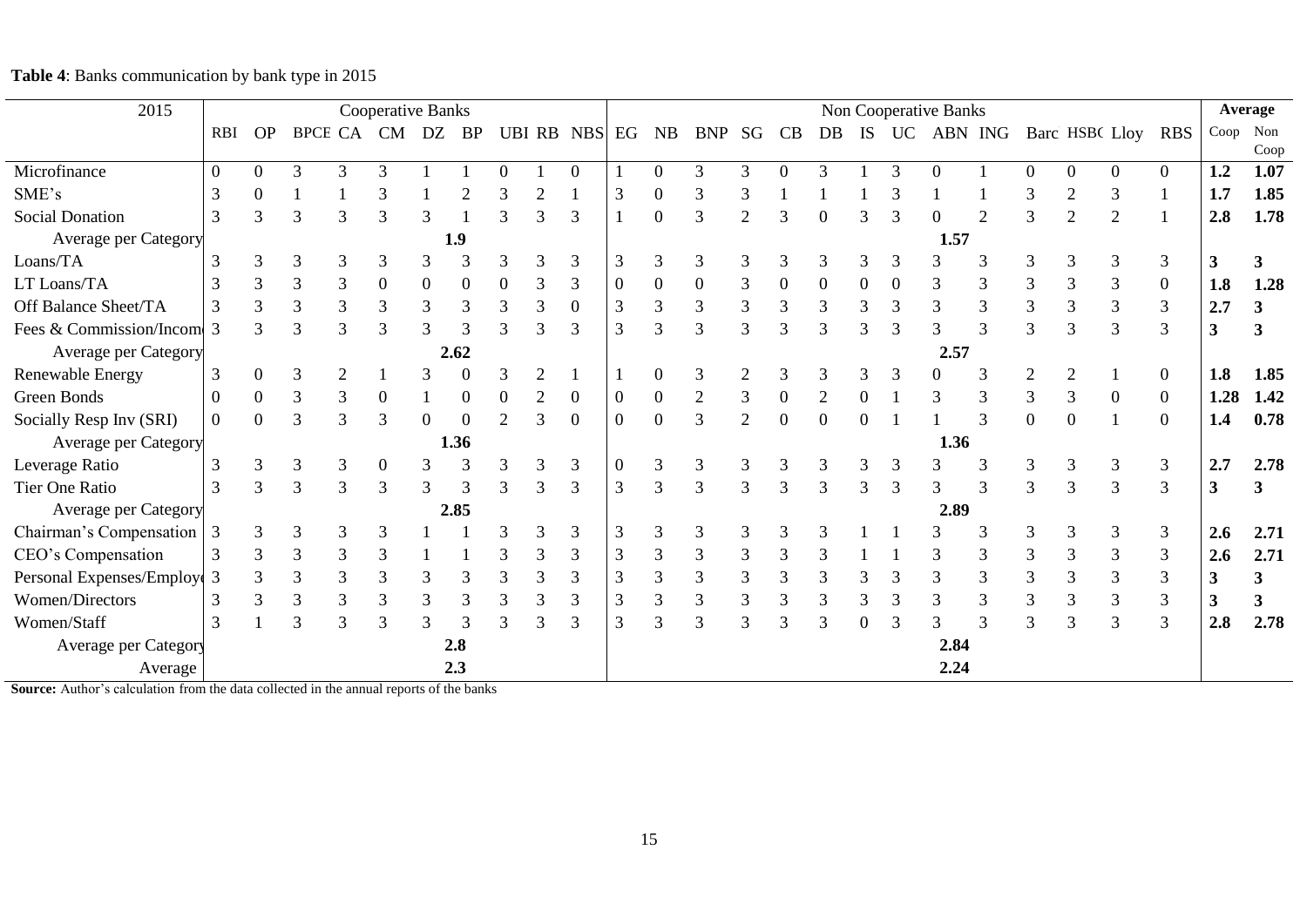# **2. The evaluation of the banks' behavior**

Since the information on banking inclusion and sustainable development is poorly informed by banks, our analysis is limited to the other criteria. The elements taken into account here are the criteria for which data are available, for the most part at least. Unlike the previous section, the objective here is not to note the banks on their communication but on their practices. Since there is no benchmark in terms of rating for the selected criteria (except for the tier one ratio and the leverage ratio for which the minimum threshold is known), we will proceed by ranking. We assign the highest rating of 25 to the best performing bank, the score of 24 for the second best performing bank, and so on. We then add the scores assigned to each bank to form averages that could be compared. The banks with the best scores here will be those with better  $\text{CSR}^5$  practices.

By analyzing tables 5 and 6 which correspond to the rankings made on the basis of the data published by the banks, there is a negative evolution between 2008 and 2015. In truth, we cannot conclude anything since this slight decrease is induced by our system of rating. In 2015 more banks reported data that were not available in 2008. This lowers the ranking to near zero figures (since it is a descending ranking and not well-defined scores as in the previous section) which lowers the overall average.

The analysis of the scores obtained by categories shows that for both 2008 and 2015, the top 3 banks with the best scores are mostly cooperative banks with the exception of the governance category. In this category, no cooperative bank is in the top 3, and those for the two years considered. We find Nordea Bank, Societe Generale and Deutsche Bank for 2008, and Nordea Bank, ABN Amro as well as BNP Paribas, UniCredit and ING Group (in third position with the same score) in 2015. Conversely, in the category of financing of the real economy, the top 3 are only cooperative banks in 2008 with Nationwide Building Society topping the list, followed by Rabobank and Unione di Branche Italiane. In contrast, in 2015, ABN Amro is in the top 3 by occupying the third position. The first two remain Nationwide Building Society and Unione di Branche Italiane, with Rabobank in 4th position. At the same time, the three banks with the lowest scores in this category are non-cooperative banks for the two years considered.

The analysis of the scores obtained by the banks individually by taking into account all the criteria shows that the two types of banks are in the top 5 (likewise for the five banks having obtained the lowest scores). In 2008, Nationwide Building Society topped the list, followed by Rabobank, Nordea Bank, Commerzbank and Deutsche Bank. In 2015, ABN Amro is in first

<sup>&</sup>lt;sup>5</sup> It is impossible today to accurately estimate the CSR practices of any company because of the lack of data for most of the corresponding criteria.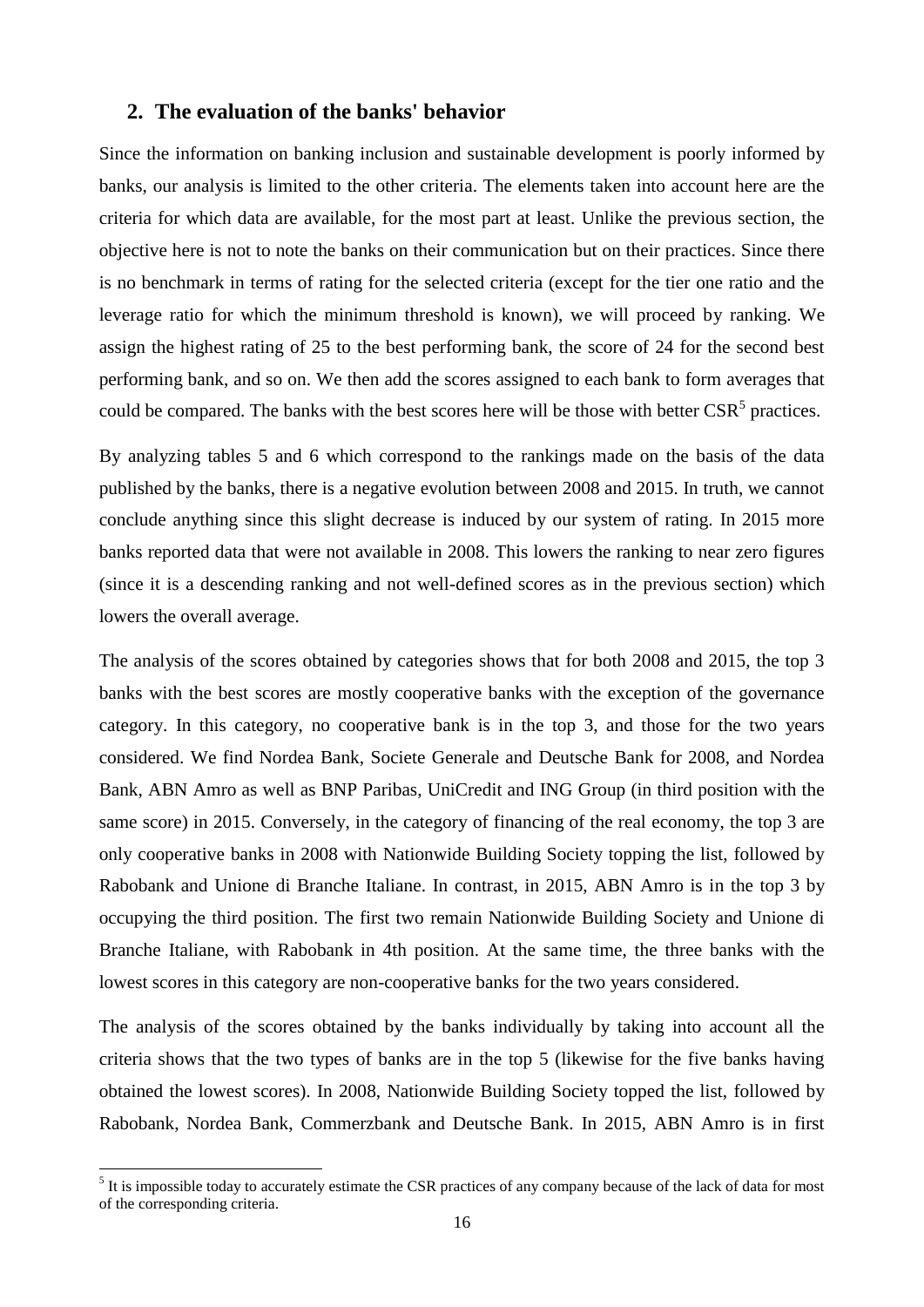place followed by Rabobank, Nordea Bank, Nationwide Building Society and Unione di Branche Italiane. We can see that there are always the same banks that get the best scores, whether for categories or for all criteria. Regarding the averages calculated by country, again, just for information, the first three ones are Finland, Germany and Austria in 2008. The score of these countries is supported by both types of banks except for the Germany where the score is more supported by Commerzbank and Deutsche Bank than by DZ Bank. In 2015, the Netherlands, Finland and France are in the top 3. The score of Finland is supported more by the Nordea Bank score, and the score of France by that of cooperative banks (Crédit Agricole, BPCE and Crédit Mutuel) more than by the others.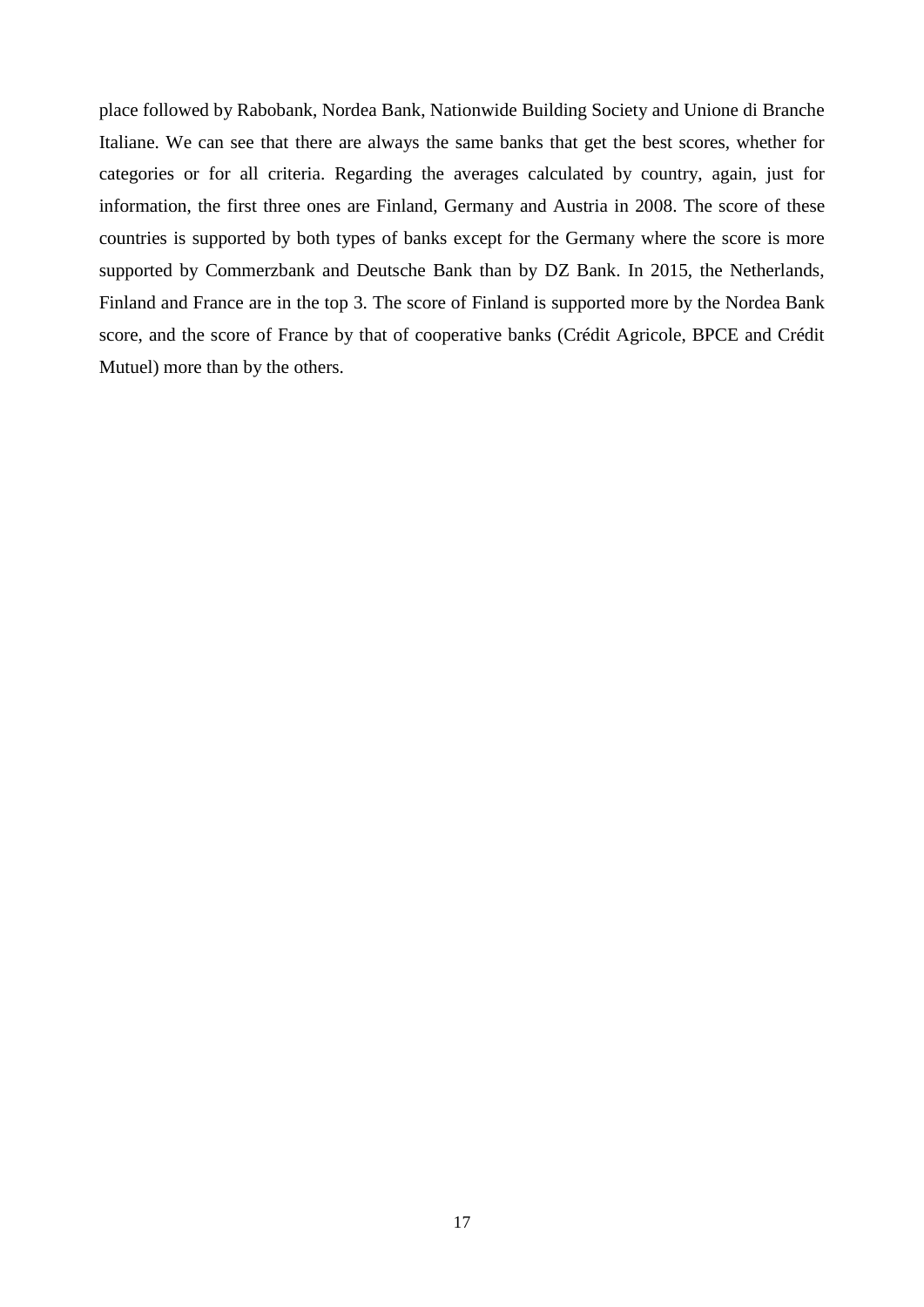| 2008                                 |       | Austria                              |       | Finland        |            |         | France      |           |            |              | Germany        |    |           |                   | Italy     |                     |            | Netherland     |    |                 | United-Kingdom |      |             |            |
|--------------------------------------|-------|--------------------------------------|-------|----------------|------------|---------|-------------|-----------|------------|--------------|----------------|----|-----------|-------------------|-----------|---------------------|------------|----------------|----|-----------------|----------------|------|-------------|------------|
|                                      | EG    | <b>RBI</b>                           |       | NB OP          | <b>BNP</b> | SG      | <b>BPCE</b> | <b>CA</b> | <b>CM</b>  | CB           | DB             | DZ | <b>IS</b> | <b>UC</b>         | <b>BP</b> | <b>UBI</b>          | ABN ING RB |                |    | Barcl           | <b>HSBC</b>    | Lloy | <b>RBS</b>  | <b>NBS</b> |
| Loans/TA                             | 19    | 21                                   | 16    | 13             | 5          |         |             | 10        | 14         | 12           | 3              | 6  | 20        | 17                | 22        | 24                  |            | 18             | 23 | $\overline{4}$  | 9              | 15   | 8           | 25         |
| LT Loans/TA                          |       | 20                                   | 22    | 24             |            |         |             | 19        |            | 21           |                |    |           |                   |           |                     |            |                |    | 18              |                | 23   |             | 25         |
| Off Balance Sheet/TA                 | 13    | 19                                   | 8     | 16             | 17         | 9       |             |           | 22         | 20           | 25             | 24 | 12        |                   | 17        | 18                  |            | 21             | 23 | 15              | $\overline{7}$ | 10   | 14          |            |
| <b>Average per Category</b>          | 16    | 20                                   |       | 15.3 17.6 11   |            | 8       |             | 14.5 18   |            | $17.6 \, 14$ |                | 15 |           | 16 14             | 19.5 21   |                     |            | 19.5 23        |    | 12.33           | 8              | 16   | 11          | 25         |
| Tier One Ratio <sup>6</sup>          | 11    | 17                                   | 12    | 24             | 15         | 19      | 20          | 19        | 21         | 23           | 23             | 12 | 10        | 9                 | 8         | 14                  |            | 13             | 25 | 20              | 18             | 16   | 22          | 21         |
| Average per Category                 |       |                                      |       |                |            |         |             |           |            |              |                |    |           |                   |           |                     |            |                |    |                 |                |      |             |            |
| Chairman's Compensation <sup>7</sup> | 25    | 24                                   | 19    |                | 10         | 17      |             | 16        | 13         | 18           | 20             |    | 12        |                   |           |                     | 22         | 23             |    | 14              | 11             | 15   | 14          | 21         |
| CEO's Compensation <sup>8</sup>      | 12    |                                      | 23    |                | 11         | 24      |             | 16        | 18         | 25           | 19             |    | 13        |                   |           |                     |            | 20             |    | 22              | 15             | 21   | 17          | 14         |
| Personal Expenses/Employee           | 10    | 8                                    | 22    |                |            | 15      | 21          |           | 18         | 19           | 25             | 14 | 17        | 16                | 23        |                     |            | 24             | 20 | 9               | 11             | 12   | 13          |            |
| Women/Directors <sup>9</sup>         | 24    | $\overline{2}$                       | 23    | $\overline{2}$ | 25         | 20      | 13          | 11        | 14         | 19           | 21             | 15 | 9         | 10                | 2         | $\overline{2}$      | 16         | $\overline{2}$ | 12 | 17              |                | 18   | 2           | 22         |
| Women/Staff                          |       | 23                                   | 25    | 24             | 20         | 22      | 17          | 18        | 16         | 12           | 11             | 13 |           | 14                | 15        | 10                  |            |                | 19 | 21              |                |      |             |            |
| Average per Category                 |       | 17.7 14.25 22.4 /                    |       |                | 16.5       | 19.6 17 |             |           | 15.2: 15.8 |              | 18.6 19.2 14   |    |           | 12.' 13.3' 13.3 / |           |                     |            | 17.2 17        |    | 16.6            | 12.33          | 16.5 | 11.5        | -19        |
| Average                              |       | 16.2 16.7; 18.8 17.1 14.71 16.6 16.4 |       |                |            |         |             | 15.5' 17  |            |              | 18.7' 18.3' 14 |    |           |                   |           | 13. 12.8. 14.5 13.6 |            |                |    | 17.2 20.3 15.55 | 11.83          |      | 16.25 12.85 | 21.33      |
| Average per country                  | 16.51 |                                      | 18.02 |                | 16.06      |         |             |           |            | 17.04        |                |    | 13.55     |                   |           |                     |            |                |    | 15.56           |                |      |             |            |

**Table 5**: Banks ranking by criterion and by country in 2008

**Source:** Author's calculation from the data collected in the annual reports of the banks

 6 In red the banks having a Tier one lower than 8%

 $^7$  The situation is a bit unusual in 2008 and does not reflect reality in normal times. Many executives did not receive all of their compensation, particularly variable compensation 8 Idem

 $9$  The score of 2 is assigned to banks where no woman is on the board. The score of 2 is being the lowest.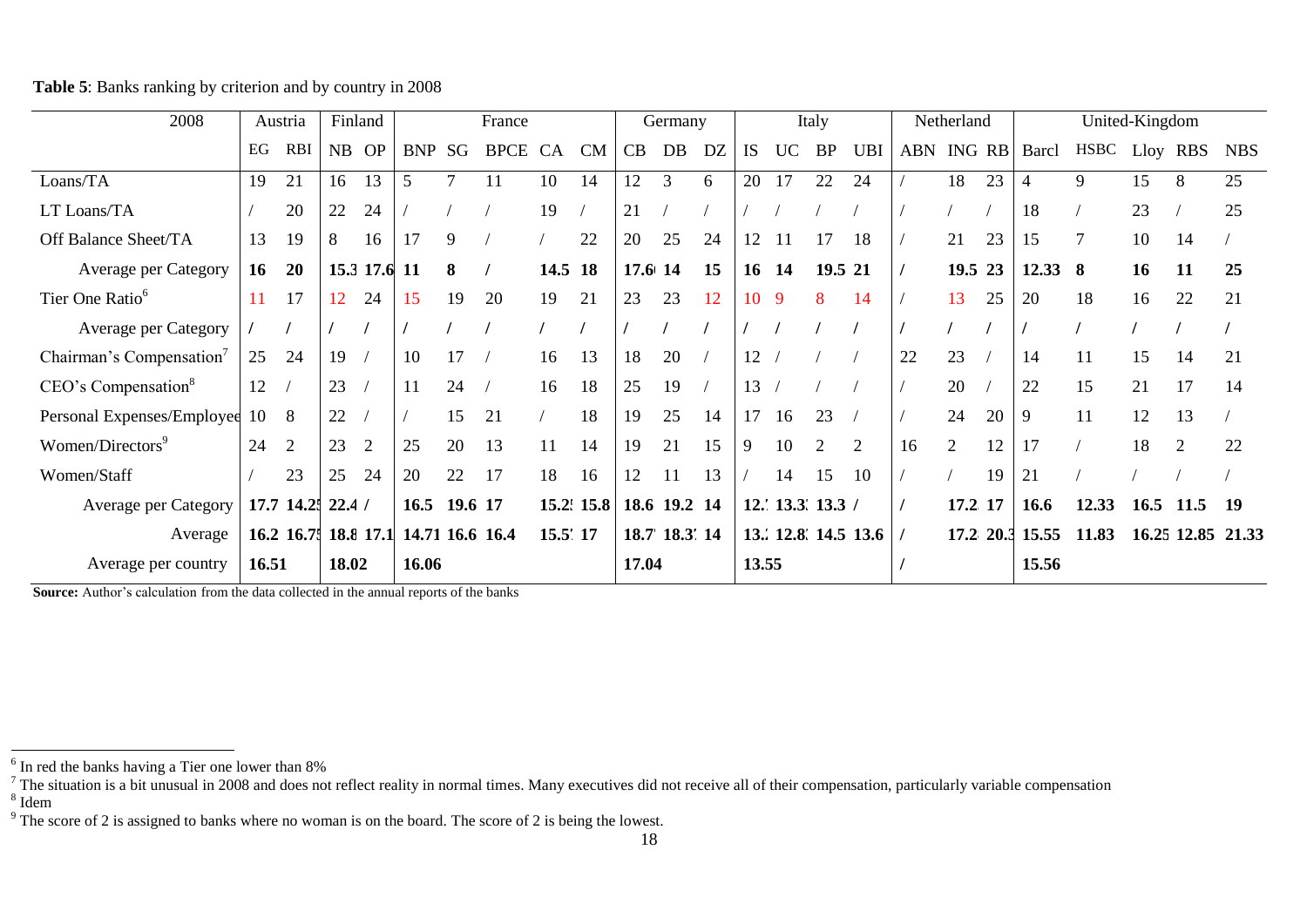| 2015                          |       | Austria        |        | Finland        |                 |    | France      |    |                |      | Germany        |                |           |           | Italy             |                         |            | Netherland |        |                | United-Kingdom |         |               |            |
|-------------------------------|-------|----------------|--------|----------------|-----------------|----|-------------|----|----------------|------|----------------|----------------|-----------|-----------|-------------------|-------------------------|------------|------------|--------|----------------|----------------|---------|---------------|------------|
|                               | EG    | <b>RBI</b>     | NB     | <b>OP</b>      | <b>BNP</b>      | SG | <b>BPCE</b> | CA | <b>CM</b>      | CB   | DB             | DZ             | <b>IS</b> | <b>UC</b> | <b>BP</b>         | <b>UBI</b>              | ABN ING RB |            |        | Barcl          | <b>HSBC</b>    |         | Lloy RBS      | <b>NBS</b> |
| Loans/TA                      | 20    | 18             | 11     | 15             | 5               | 3  | 14          | 10 | 16             | 8    | 2              | $\overline{4}$ | 13        | 12        | 19                | 24                      | 22         | 23         | 21     | 6              | 9              | 17      |               | 25         |
| LT Loans/TA                   |       | 17             |        | 21             |                 | 14 | 19          | 18 |                |      |                |                |           |           |                   |                         | 24         | 20         | 23     | 16             | 15             | 22      |               | 25         |
| Off Balance Sheet/TA          | 16    | 5              | 13     | 19             | 3               | 10 | 18          | 12 | 17             | 9    | 20             | 25             |           | 8         | 21                | 24                      | 23         | 15         | 22     | 6              | $\overline{4}$ | 14      | <sup>11</sup> |            |
| Average per Category          | 18    | 13.33 12       |        | 18.33 4        |                 | 9  | 17          |    | 13.3. 16.5     | 8.5  | 11             | 14.5           | 10        | <b>10</b> | 20                | 24                      | 23         | 19.3 22    |        | 9.33           | 9.33           | 17.66 9 |               | 25         |
| Leverage Ratio                |       | 21             | 14     | 25             | 11              | 11 | 17          | 22 |                | 13   | 9              | 13             | 24        | 15        | 18                | 23                      | 10         | 11         | 20     | 13             | 19             | 16      | 21            | 12         |
| Tier One Ratio                | 10    | 8              | 22     | 24             | 9               | 14 | 12          | 18 | 20             | 15   | 17             | 19             | 15        | 6         | 11                | 7                       | 21         | 13         | 20     | 17             | 16             | 20      | 23            | 25         |
| Average per Category          |       | 14.5           | 18     | 24.5           | 10              |    | 12.5 14.5   | 20 |                | 14   | 13             | 16             |           |           | 19.: 10.5 14.5 15 |                         | 15.5       | 12         | 20     | 15             | 17.5           | 18      | 22            | 18.5       |
| Chairman's Compensation       | 23    | 25             | 20     |                | 9               | 15 | 17          | 13 | 14             | 21   | 12             |                |           |           |                   | 16                      | 22         | 24         | 19     | 8              | $\tau$         | 11      | 10            | 18         |
| CEO's Compensation            | 14    | 19             | 17     |                | 12              | 11 | 21          | 18 | 24             | 16   | 10             |                |           |           |                   | 25                      | 23         | 20         | 22     | 13             | $\overline{7}$ | 9       | 8             | 15         |
| Personal Expenses/Employee 3  |       | $\overline{2}$ | 23     | 8              | 18              | 9  | 19          | 14 | 12             | 13   | 25             | $\overline{4}$ | 5         |           | 17                | 15                      | 24         | 22         | 20     | 21             | 10             | 11      | 16            | 6          |
| Women/Directors <sup>10</sup> | 14    | 5              | 21     | $\overline{2}$ | 25              | 25 | 20          | 19 | $\overline{2}$ | 17   | 16             | 8              | 15        | 23        | 13                | 11                      | 12         | 6          | $\tau$ | 18             | 24             | 10      | 22            | 9          |
| Women/Staff                   | 11    | 24             | 25     |                | 21              | 22 | 6           | 18 | 19             | 17   | 10             | 12             |           | 21        | 8                 | $\overline{7}$          | 9          | 13         | 15     | 14             | 16             | 20      | 16            | 23         |
| Average per Category          | 13    | 15             | 21.2 / |                | 17              |    | 16.4 16.6   |    | 16.4 14.2      |      | 16.8 14.6 8    |                |           | 17        |                   | 12.6 14.8               | 18         | 17         | 16.6   | 14.8           | 12.5           | 12.2    | 14.4          | 14.2       |
| Average                       |       | 13.8 14.4      |        | 18.4 16.28     | 12.55 13.4 16.3 |    |             |    | 16.2 15.5      |      | 14.3 13.4 12.1 |                |           |           |                   | 13.1 13.1 15.2 16.88 19 |            |            |        | 16.7 18.9 13.2 | 12.7           | 15      | 14.88         | 17.55      |
| Average per country           | 14.13 |                | 17.36  |                | 14.79           |    |             |    |                | 13.3 |                |                | 14.61     |           |                   |                         | 18.2       |            |        | 14.66          |                |         |               |            |

**Table 6**: Banks ranking by criterion and by country in 2015

**Source:** Author's calculation from the data collected in the annual reports of the banks

 $10$  The score of 2 is assigned to banks where no woman is on the board. The score of 2 isbeing the lowest.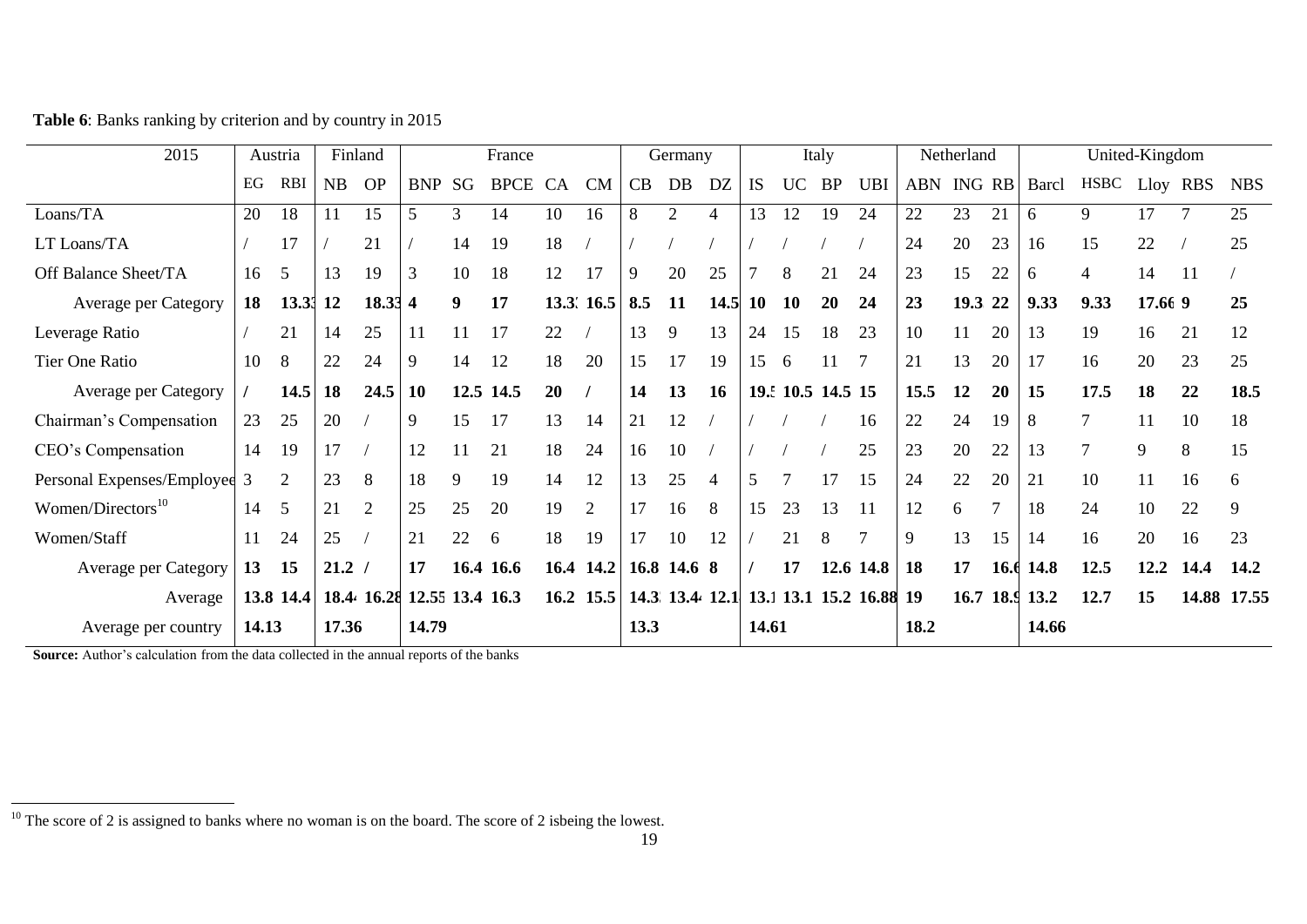Distinguishing co-operative banks from other banks we calculates the average score of all cooperative banks on one side and the average score of all non-co-operative banks on the other (see Tables 7 and 8). As in the two previous tables, it is the banking practices that are noted here. Three main findings can be established: first, we find that the average scores obtained by the cooperative banks by individual criteria are mostly higher than those obtained by the other banks (see the column on the right in the two tables below) with the exception of the criterion relating to the presence of women in the general management, the difference is less important when all employees are taken into account. It appears that non-cooperative banks are more advanced on gender parity issues, especially in high-level positions. This is true in 2008 but especially in 2015. Conversely, cooperative banks outperform in two areas: 1) the financing of the real economy where the average score obtained by the cooperative banks in 2008 for the share of loans in total assets is 16.9 compared to 11.76 for non-cooperative banks (16.6 compared with 11.28 in 2015), as well as the scores for the share of off-balance sheet activities where co-operative banks are significantly less concerned by these activities, with a score of 19.85 for the cooperative banks against 13.23 for the others (18.11 against 11.35 in 2015). This cannot be explained by the fact that non-cooperative banks are more exposed to market activities since most of the cooperative banks in our sample are also listed on the stock market. 2) On executive compensation, especially on the general manager' remuneration. In 2015, the average score obtained by the cooperative banks on the remuneration of the chairman is 17.42 against 13.66 for non-cooperative banks. As for the remuneration of the general manager, the difference is even greater with an average score of 19.83 for co-operative banks compared to 13.33 for non-co-operatives. These figures show that members of the board of non-cooperative banks are much better paid than others, and sometimes far too much when compared to those obtained in the public sector for similar functions. The issue of the remuneration of the leaders in the big banks is often pointed out since they keep increasing in a way not proportionally to the evolution of the bank performance.

The second observation concerns the average scores by category. Once again, on average, cooperative banks score better when it comes to financing the real economy but also in risk management in the two years considered. On the other hand, non-cooperative banks score better on governance thanks to their progress on gender parity. In fact, it is only on the financing of the real economy that the difference between the two types of banks is high. With an average score of 18.85 for cooperative banks against 13.66 for other banks in 2008 (18.08 versus 12.58 in 2015), a difference of more than 5 points is observed while for the other categories, the difference does not exceed 2.5 points.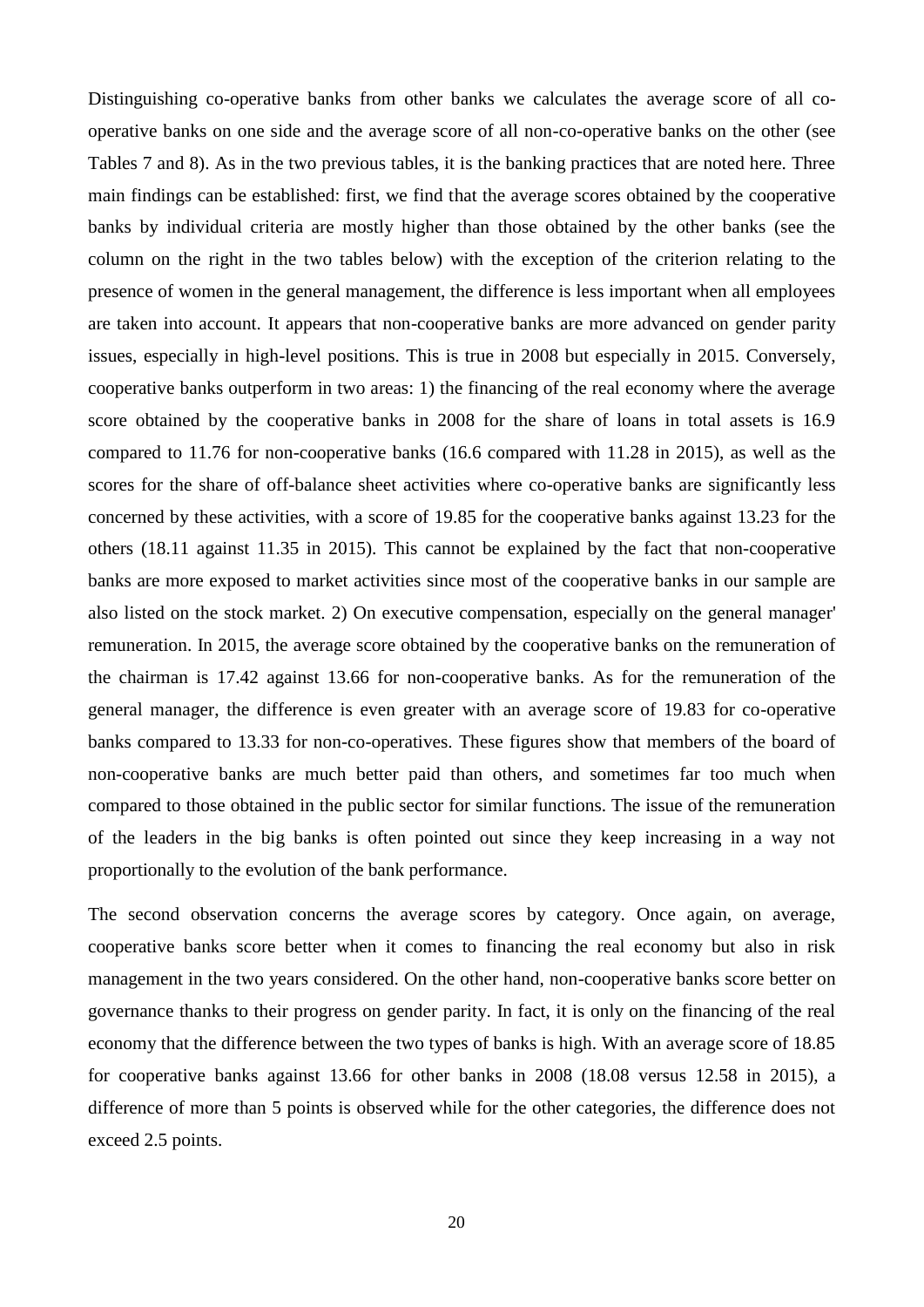The third and last observation concerns the general average when taking into account all the criteria analyzed. For the two years considered, cooperative banks score better than other banks. Even if the difference is not very important, it appears that on average cooperative banks have better practices compared to other banks, especially in 2015 where the difference is slightly larger. This may also mean that non-cooperative banks have experienced a slight decline in the quality of their practices relatively to cooperative banks.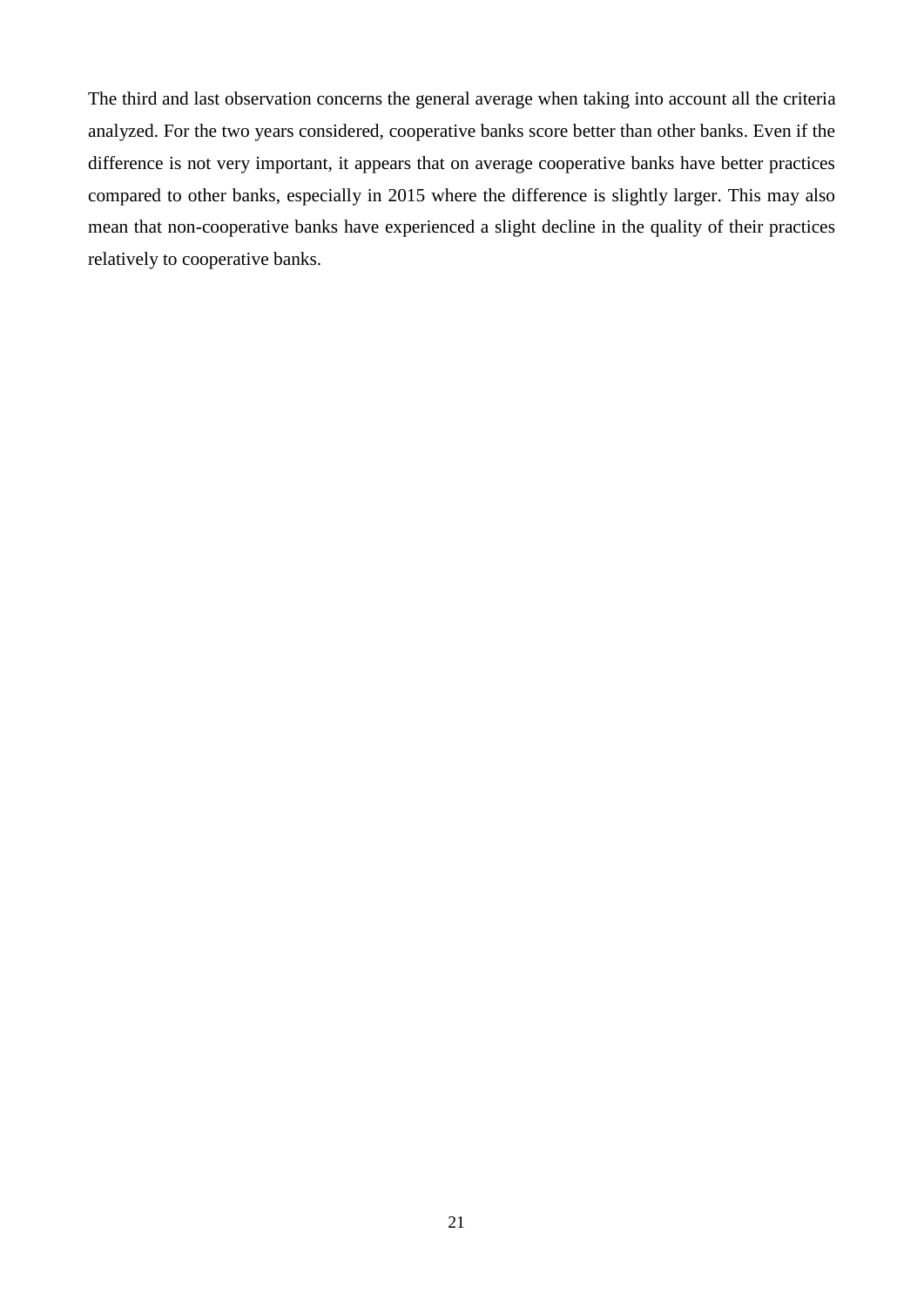**Table 7**: Banks ranking by bank type in 2008

| 2008                         |                |                |    |         | <b>Cooperative Banks</b> |    |           |            |    |           |    |    |     |        |    |    |    |     | Non Cooperative Banks |               |                       |    |    |    | Average      |
|------------------------------|----------------|----------------|----|---------|--------------------------|----|-----------|------------|----|-----------|----|----|-----|--------|----|----|----|-----|-----------------------|---------------|-----------------------|----|----|----|--------------|
|                              | <b>RBI</b>     | <b>OP</b>      |    | BPCE CA | <b>CM</b>                | DZ | <b>BP</b> | <b>UBI</b> |    | RB NBS EG |    | NB |     | BNP SG | CB | DB | IS | UC  |                       | ABN ING       | Barcl HSBC Lloy RBS C |    |    |    | NC           |
| Loans/TA                     | 21             | 13             | 11 | 10      | 14                       | 6  | 22        | 24         | 23 | 25        | 19 | 16 |     |        | 12 | 3  | 20 |     |                       | 18            |                       | 9  | 15 | 8  | 16.9 11.76   |
| LT Loans/TA                  | 20             | 24             |    | 19      |                          |    |           |            |    | 25        |    | 22 |     |        | 21 |    |    |     |                       |               | 18                    |    | 23 |    | 22<br>21     |
| Off Balance Sheet/TA         | 19             | 16             |    |         | 22                       | 24 | 17        | 18         | 23 |           | 13 | 8  | 17  | 9      | 20 | 25 | 12 |     |                       | 21            | 15                    |    | 10 | 4  | 19.8 13.23   |
| Average per Category         |                |                |    |         |                          |    | 18.85     |            |    |           |    |    |     |        |    |    |    |     | 13.66                 |               |                       |    |    |    |              |
| Tier One Ratio               | 17             | 24             | 20 | 19      | 21                       | 12 | 8         | 14         | 25 | 21        | 11 | 12 | 15  | 19     | 23 | 23 | 10 | - 9 |                       | 13            | 20                    | 18 | 16 | 22 | 18.1 16.23   |
| Average per Category         |                |                |    |         |                          |    | 18.1      |            |    |           |    |    |     |        |    |    |    |     | 16.23                 |               |                       |    |    |    |              |
| Chairman's Compensation      | 24             |                |    | 16      | 13                       |    |           |            |    | 21        | 25 | 19 | 10  | 17     | 18 | 20 | 12 |     | 22                    | 23            | 14                    | 11 | 15 | 14 |              |
| CEO's Compensation           |                |                |    | 16      | 18                       |    |           |            |    | 14        | 12 | 23 | -11 | 24     | 25 | 19 | 13 |     |                       | 20            | 22                    | 15 | 21 | 17 |              |
| Personal Expenses/Employee 8 |                |                | 21 |         | 18                       | 14 | 23        |            | 20 |           | 10 | 22 |     | 15     | 19 | 25 | 17 | 16  |                       | 24            | 9                     | 11 | 12 | 13 | 17.3 16.03   |
| Women/Directors              | $\overline{2}$ | $\overline{2}$ | 13 | 11      | 14                       | 15 | 2         | 2          | 12 | 22        | 24 | 23 | 25  | 20     | 19 | 21 | 9  | 10  | 16                    | $\mathcal{D}$ | 17                    |    | 18 | 2  | 15.84<br>9.5 |
| Women/Staff                  | 23             | 24             | 17 | 18      | 16                       | 13 | 15        | 10         | 19 |           |    | 25 | 20  | 22     | 12 | 11 |    | 14  |                       |               | 21                    |    |    |    | 17.2 17.8.   |
| Average per Category         |                |                |    |         |                          |    | 14.87     |            |    |           |    |    |     |        |    |    |    |     | 16.95                 |               |                       |    |    |    |              |
| Average                      |                |                |    |         |                          |    | 16.71     |            |    |           |    |    |     |        |    |    |    |     | 15.86                 |               |                       |    |    |    |              |

**Source:** Author's calculation from the data collected in the annual reports of the banks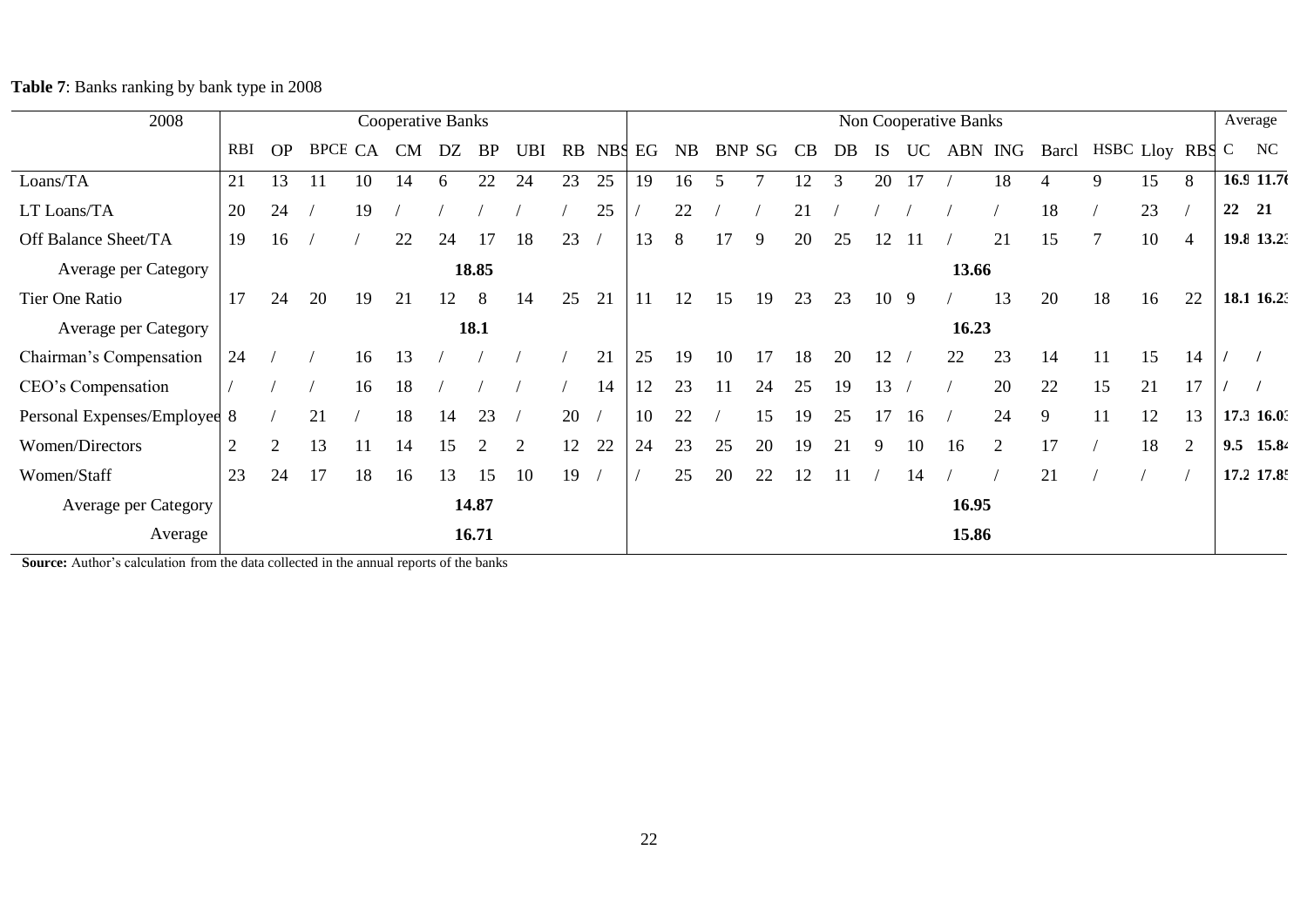**Table 8**: Banks ranking by bank type in 2015

| 2015                         |                |           |         |    | Cooperative Banks |                |           |                |        |            |    |           |            |    |    |    |           |    | Non Cooperative Banks |         |    |            |    |          |               | Average   |
|------------------------------|----------------|-----------|---------|----|-------------------|----------------|-----------|----------------|--------|------------|----|-----------|------------|----|----|----|-----------|----|-----------------------|---------|----|------------|----|----------|---------------|-----------|
|                              | <b>RBI</b>     | <b>OP</b> | BPCE CA |    | <b>CM</b>         | DZ             | <b>BP</b> | <b>UBI</b>     | RB     | <b>NBS</b> | EG | <b>NB</b> | <b>BNP</b> | SG | CB | DB | <b>IS</b> | UC |                       | ABN ING |    | Barcl HSBC |    | Lloy RBS | $\mathcal{C}$ | NC        |
| Loans/TA                     | 18             | 15        | 14      | 10 | 16                | 4              | 19        | 24             | 21     | 25         | 20 | 11        |            | 3  | 8  |    | 13        | 12 | 22                    | 23      | 6  | 9          | 17 | $\tau$   |               | 16.6 11.2 |
| LT Loans/TA                  | 17             | 21        | 19      | 18 |                   |                |           |                | 23     | 25         |    |           |            | 14 |    |    |           |    | 24                    | 20      | 16 | 15         | 22 |          |               | 20.5 18.5 |
| Off Balance Sheet/TA         | $\overline{5}$ | 19        | 18      | 12 | 17                | 25             | 21        | 24             | 22     |            | 16 | 13        | 3          | 10 | 9  | 20 |           | 8  | 23                    | 15      | 6  | 4          | 14 | 11       |               | 18.1 11.3 |
| Average per Category         |                |           |         |    |                   |                | 18.08     |                |        |            |    |           |            |    |    |    |           |    | 12.58                 |         |    |            |    |          |               |           |
| Leverage Ratio               | 21             | 25        | 17      | 22 |                   | 13             | 18        | 23             | 20     | 12         |    | 14        | 11         | 11 | 13 | 9  | 24        | 15 | 10                    | 11      | 13 | 19         | 16 | 21       | 19            | 14.3      |
| Tier One Ratio               | 8              | 24        | 12      | 18 | 20                | 19             | 11        | $\overline{7}$ | 20     | 25         | 10 | 22        | 9          | 14 | 15 | 17 | 15        | 6  | 21                    | 13      | 17 | 16         | 20 | 23       |               | 16.4 15.5 |
| Average per Category         |                |           |         |    |                   |                | 17.63     |                |        |            |    |           |            |    |    |    |           |    | 15                    |         |    |            |    |          |               |           |
| Chairman's Compensation      | 25             |           | 17      | 13 | 14                |                |           | 16             | 19     | 18         | 23 | 20        | 9          | 15 | 21 |    |           |    | 22                    | 24      | 8  | -7         | 11 | 10       |               | 17.4 13.6 |
| CEO's Compensation           | 19             |           | 21      | 18 | 24                |                |           |                | 22     | 15         | 14 | 17        | 12         | 11 | 16 | 10 |           |    | 23                    | 20      | 13 |            | 9  | 8        |               | 19.8 13.3 |
| Personal Expenses/Employee 2 |                | 8         | 19      | 14 | 12                | $\overline{4}$ | 17        | 15             | 22     | 15         | 3  | 23        | 18         | 9  | 13 | 25 | 5         |    | 24                    | 22      | 21 | 10         | 11 | 16       |               | 12.8 14.7 |
| Women/Directors              | $\overline{5}$ | 2         | 20      | 19 | 2                 | 8              | 13        | 11             | $\tau$ | 9          | 14 | 21        | 25         | 25 | 17 | 16 | 15        | 23 | 12                    | 6       | 18 | 24         | 10 | 22       |               | 9.6 17.7  |
| Women/Staff                  | 24             |           | 6       | 18 | 19                | 12             | 8         | 7              | 15     | 23         | 11 | 25        | 21         | 22 | 17 | 10 |           | 21 | 9                     | 13      | 14 | 16         | 20 | 16       |               | 14.6 16.5 |
| Average per Category         |                |           |         |    |                   |                | 14.21     |                |        |            |    |           |            |    |    |    |           |    | 15.56                 |         |    |            |    |          |               |           |
| Average                      |                |           |         |    |                   |                | 16.09     |                |        |            |    |           |            |    |    |    |           |    | 14.64                 |         |    |            |    |          |               |           |

**Source:** Author's calculation from the data collected in the annual reports of the banks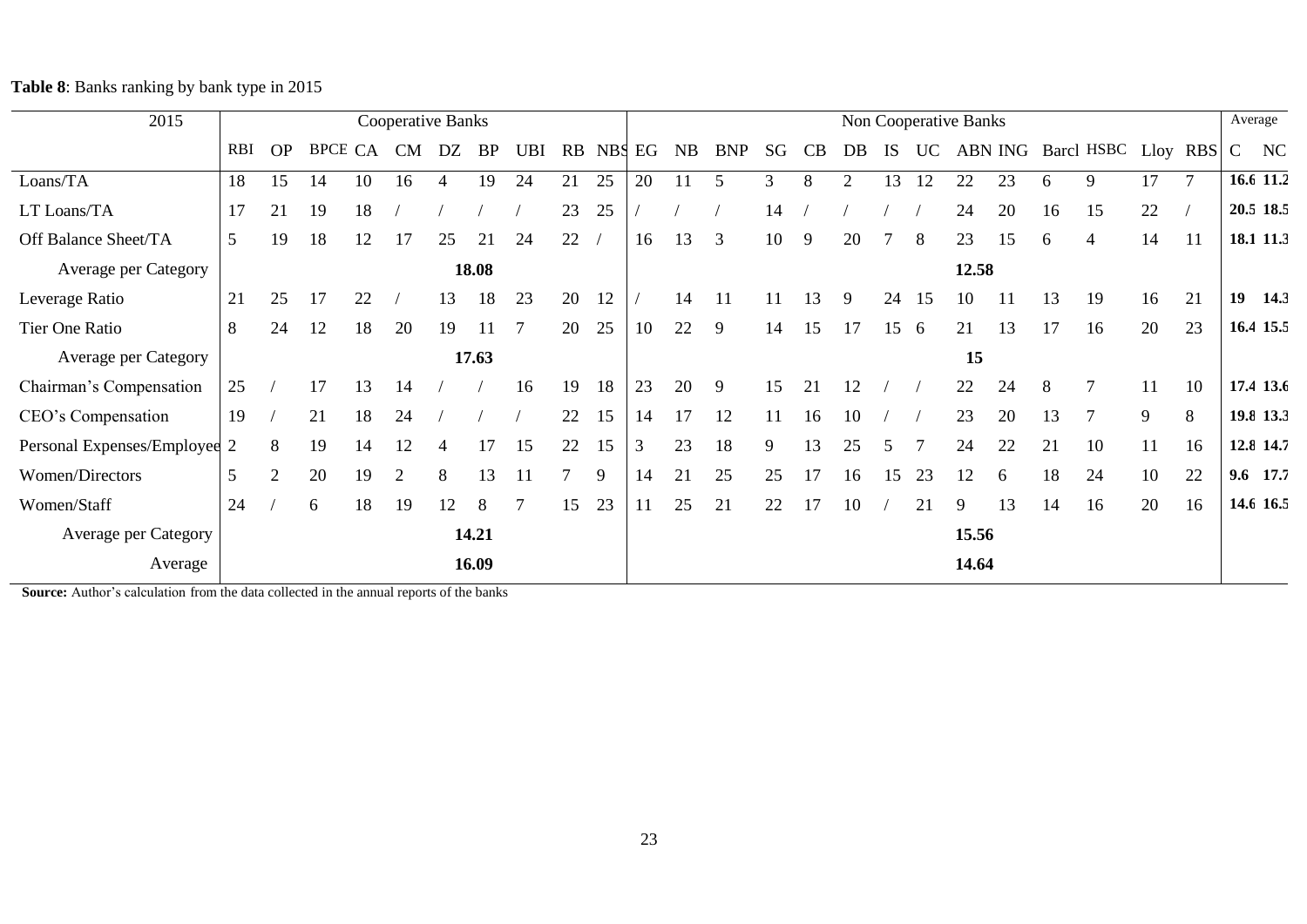## **3. Summary of results**

The purpose of this analysis was to evaluate both the communication of European banks and establish a comparison between cooperative banks and non-cooperatives, but also to note them on their CSR practices. As mentioned above, it is difficult to estimate banks' CSR practices because of the impossibility of measurement for many criteria but also because of the lack of a database on CSR. The main results to be retained are the following: 1) there is an important improvement in terms of communication between 2008 and 2015 for all banks and all criteria. This can be explained by the impact of the 2008 crisis on banks with the social pressure that followed, but also with regulatory pressures through the pillar 3 of Basel III, where the requirements in terms of transparency and bank communication has been greatly strengthened, particularly on equity and risk management (BIS, 2017; Vauhkonen, 2012; Couppey-Soubeyran, 2010). 2) On average, and in general, cooperative banks do not seem to communicate more or less than other banks. The difference between the two types of banks in 2008 and in 2015 is minimal. 3) In contrast, cooperative banks appear to have better practices compared to other banks in both 2008 and 2015.

At a more precise level, even if the communication of the two types of banks is closer on average, but for each category, there is one type of bank that prevails over the other and in some cases the difference in score is not insignificant. It is clear that cooperative banks communicate more than other banks on issues of banking inclusion, and they have better practices than others in terms of financing the real economy. Conversely, on average, noncooperative banks have better practices than others and communicate more than others in terms of governance. These findings express the nature of each type of banks: cooperative banks talk to their members and non-cooperative banks talk to their shareholders.

Since empirical studies on CSR in the banking sector analyze bank communication, the question is whether banks that communicate more are those with the best CSR practices. The answer is "not always". In fact, Nationwide Building Society and Unione di Branche Italiane are among the top 5 banks with the lowest scores in terms of communication. Nevertheless, they are in the top 5 banks that had the best scores in terms of CSR practices. This also applies to the criteria so that the banks that communicate more than others on a criterion are not the ones that have better practices on them. For example, non-cooperative banks communicate more than others about the level of their off-balance sheet activities and the amount of executive compensation while cooperative banks have the best practices on these points. In truth there are no generalities, for example, Rabobank and Nordea Bank are in the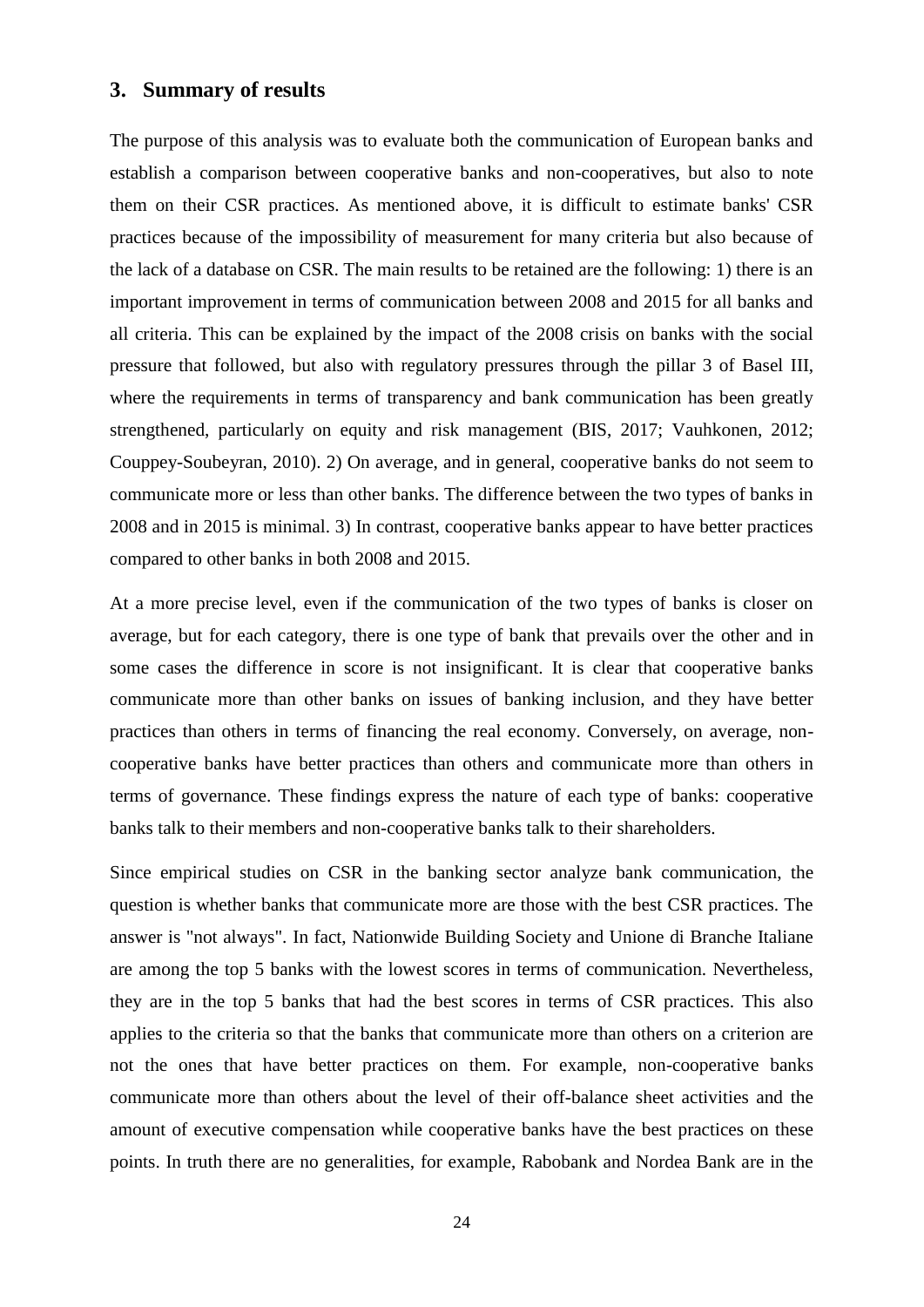top 5 banks that have achieved the best scores in terms of communication and of CSR practices. What can be deduced from these results is that practices vary from one bank to another. Cooperative banks can perform in some areas and non-cooperative banks in others. Means by type of bank stand out but this does not generalize to banks at the individual level. There are differences between banks regardless of their status.

## **Conclusion**

The aim of this study was to estimate the level of communication of large European cooperative banks compared to non-cooperative banks in terms of Corporate Social Responsibility (CSR), but especially to estimate the quality of their practices. We are aware of the imperfection of this study because, in particular, of the unavailability of data in this area and the fact that the criteria concerned are not all measurable. Even if we have only analyzed the most important criteria for banks, since there should be different perceptions of CSR depending on business sectors, however, other important but unmeasurable criteria and whose data are not available were not considered in this study. In addition, given our limited sample, these conclusions should not be taken into account for generalities even if important and significant facts emerge depending on the type of bank considered.

Overall, banks are becoming more transparent. They provide more information in 2015 compared to 2008. The lack of transparency of some banks is not always explained by the fact that they are not listed on the stock exchange and that they do not have an obligation to communicate more, even banks listed on the stock exchange are sometimes less transparent, especially for certain criteria (financing the ecological transition, bank exclusion, etc.). The communication of the banks is not the only thing that has improved in 2015, the practices of banks too. It appears that the practices of cooperative banks have improved slightly more than other banks. Moreover, they obtain scores that are sometimes much higher than those of noncooperative banks. This applies in particular to practices more than to communication where there is no noticeable difference on average, even if at the individual level it differs. What is clear from this study and where there are notable differences in practice is that cooperative banks outperform other banks in financing the real economy on average. In contrast, noncooperative banks are more advanced on governance issues, particulary on gender parity, but not in executive compensation. This confirms that even if at the individual level differences can arise, but on average the two types of banks have their own specificities. This is not bad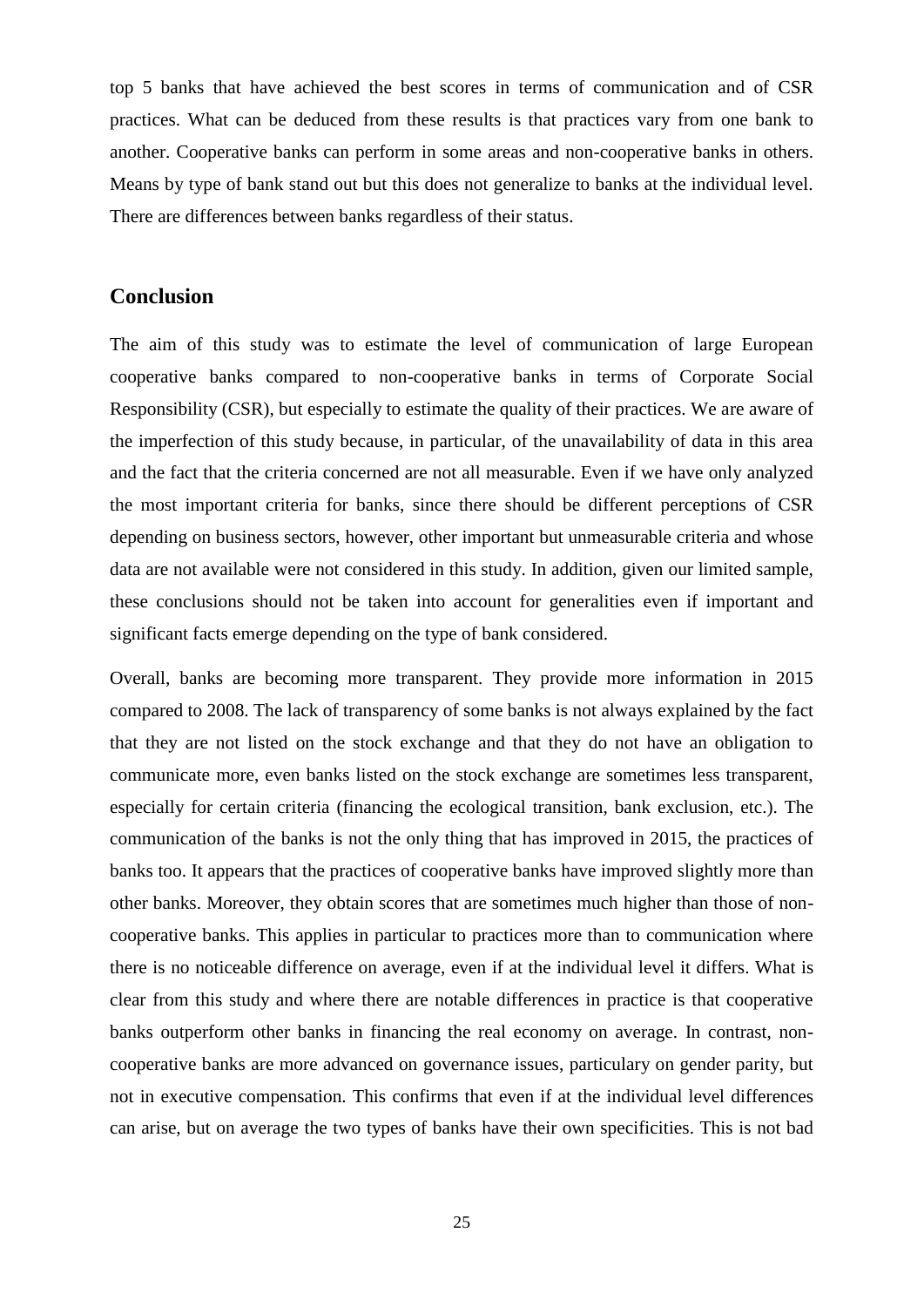for the economy, on the contrary, this diversity can only be beneficial for the stability of the banking system.

This study has repeatedly demonstrated the heterogeneity of the information provided by banks, partly due to lack of real obligations and credible control. Since there is no common CSR repository, each bank is invested differently. Nevertheless, some topics are highlighted more than others, and often by all banks, and they sometimes forget to communicate on key information that is more inscribed in their main activity. As long as CSR remains free of interpretation and not regulated, it will tend to be a communication tool in order to improve the image of the bank without getting involved enough to make progress. Thus, it seems important to us that the banking supervisory authorities go further than the financial stability, and integrate the CSR criteria in the same way as the regulatory ratios, given the urgency of the situation and the magnitude of the effects it has on the world.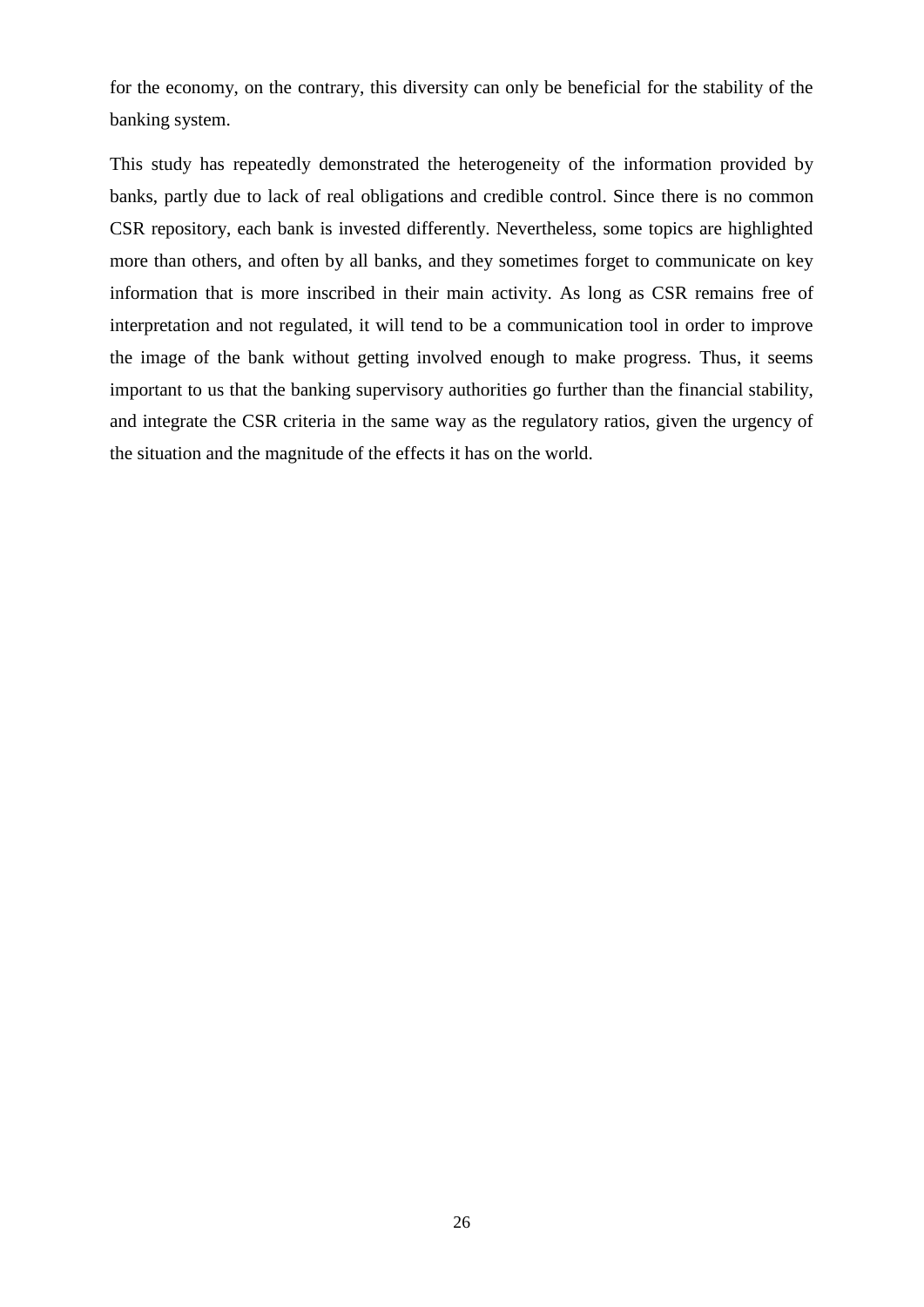# **Appendix<sup>11</sup>**

1

| Austria                          |                  |            |               |
|----------------------------------|------------------|------------|---------------|
| Erste Group (EG)                 | Private bank     | Listed     | systemic $12$ |
| Raiffeisen Bank International    | Cooperative bank | Listed     | systemic      |
| (RBI)                            |                  |            |               |
| Finland                          |                  |            |               |
| Nordea Bank (NB)                 | Private bank     | Listed     | systemic      |
| OP Pohjola (OP)                  | Cooperative bank | Non listed | Non systemic  |
| France                           |                  |            |               |
| <b>BNP Paribas (BNP)</b>         | Private bank     | Listed     | systemic      |
| Société Générale (SG)            | Private bank     | Listed     | systemic      |
| <b>BPCE (BPCE)</b>               | Cooperative bank | Listed     | systemic      |
| Crédit Agricole (CA)             | Cooperative bank | Listed     | systemic      |
| Crédit Mutuel (CM)               | Cooperative bank | Non listed | systemic      |
| Germany                          |                  |            |               |
| Commerzbank (CB)                 | Private bank     | Listed     | systemic      |
| Deutsche Bank (DB)               | Private bank     | Listed     | systemic      |
| DZ Bank (DZ)                     | Cooperative bank | Non listed | systemic      |
| Italy                            |                  |            |               |
| Inteasa Sanpaolo (IS)            | Private bank     | Listed     | systemic      |
| UniCredit (UC)                   | Private bank     | Listed     | systemic      |
| <b>Banco Popolare (BP)</b>       | Cooperative bank | Listed     | Non systemic  |
| Unione di Branche Italiane (UBI) | Cooperative bank | Listed     | Non systemic  |
| Netherlands                      |                  |            |               |
| <b>ABN Amro (ABN)</b>            | Private bank     | Listed     | Systemic      |
| ING Bank (ING)                   | Private bank     | Listed     | systemic      |
| Rabobank (RB)                    | Cooperative bank | Listed     | systemic      |
| United-Kingdom                   |                  |            |               |
| Barclays (Barcl)                 | Private bank     | Listed     | systemic      |
| HSBC (HSBC)                      | Private bank     | Listed     | systemic      |
| Lloyds (Lloy)                    | Private bank     | Listed     | systemic      |
| Royal Bank of Scotland (RBS)     | Private bank     | Listed     | systemic      |
| Nationwide Building Society      | Cooperative bank | Non listed | systemic      |
| (NBS)                            |                  |            |               |

# **Appendix 1: List of the banks analyzed**

 $11$  For all the tables below, the absence of data (denoted by "/") means that the bank has a score of 0, 1 or 2.  $12$  The list of locally systemic banks published by european banking authority for the year 2015 is available here <https://www.eba.europa.eu/-/eba-discloses-first-list-of-o-siis-in-the--1>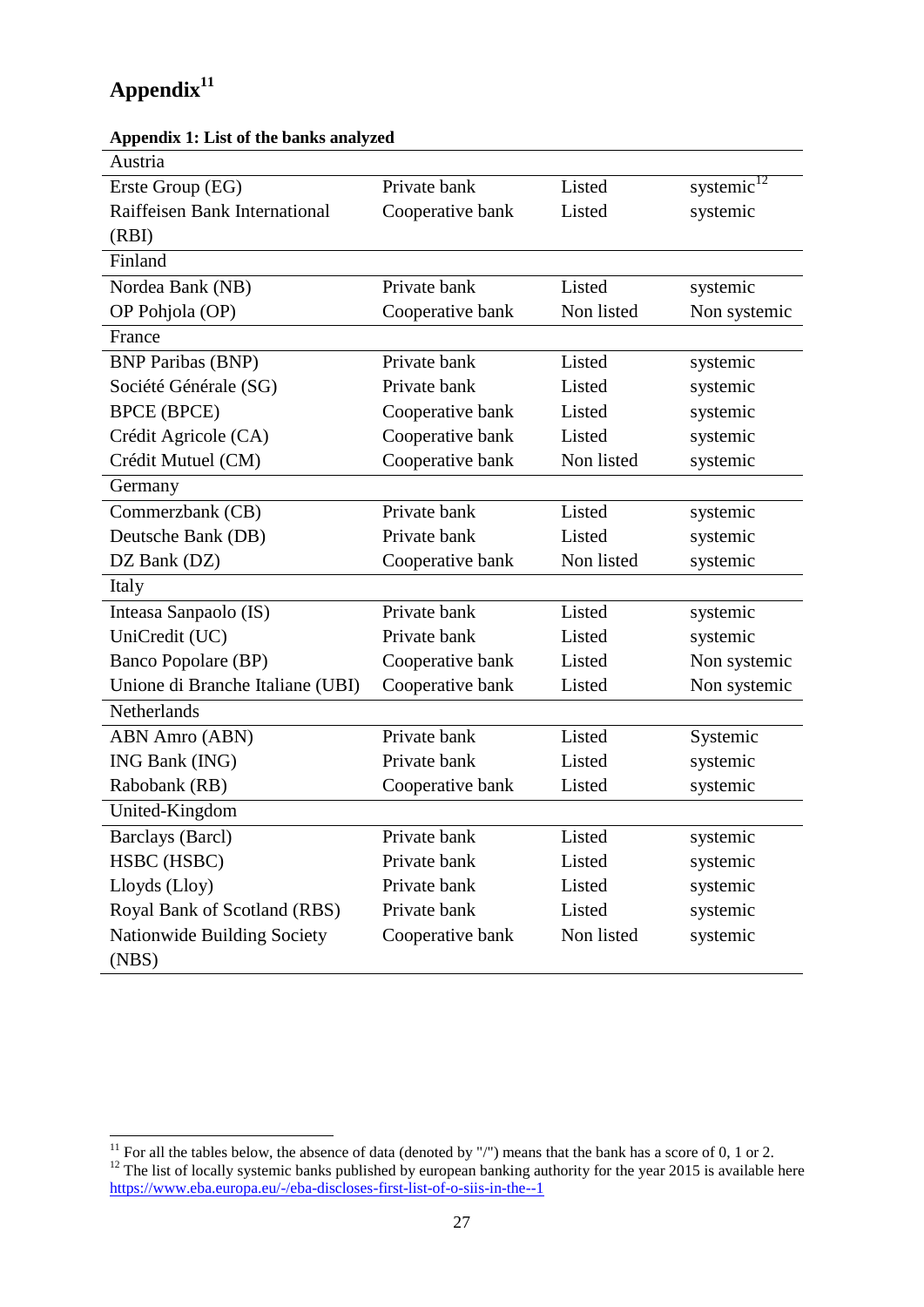# **Bibliography**

Allemand I., Brullebaut B., (2007). "Développement durable : un état des lieux du secteur bancaire". Cahiers du CEREN, 21, 2007, pp. 32-51.

Allouche J., Huault I., Schmidt G., (2004). " Responsabilité sociale des entreprises: la mesure détournée? ". XVème Congrès de l'AGRH.

Amable B., Chatelain J.B., (1995). "Efficacité des systèmes financiers et développement économique". Économie Internationale, La Documentation française, 61 (1), page.99-130.

Asvanyi K., (2009). "CSR communication of a large bank". Symposium of Young Researchers, Budapest.

Bank for International Settmements (BIS), (2017). "Pillar 3 disclosure requirements – consolidated and enhanced framework". Basel Committeeon Banking Supervision

BankTrach, (2014). " Bank financing of coal mining and coal power , and why it must stop".

Becht M., Bolton P., Roell A., (2011). "Why bank governance is different". Oxford Review of Economic Policy, Volume 27, Issue 3, Pages 437–463

Burianová L., Paulík J., (2014). " Corporate Social Responsibility in Commercial Banking - A Case Study from the Czech Republic". Journal of competitiveness

Callado-Munoz F.J., Utrero-Gonzalez N., (2011). "Does it pay to be socially responsible? Evidence from Spain's retail banking sector". European Financial Management, Volume 17, Issue 4, Page 755-787.

Carroll A. B., (1991). " The Pyramid of Corporate Social Responsibility: Toward the Moral Management of Organizational Stakeholders". Business Horizons

Couppey-Soubeyran J., (2010). "Bâle 3 : des évolutions mais pas de révolution". L'économie mondiale. Editions La Découverte, collection Repères, Paris.

Darus F., Mad S., Nejati M., (2015). "Ethical and Social Responsibility of Financial Institutions: Influence of Internal and External Pressure". Procedia Economics and Finance, Volume 28, Page 183-189.

Deidda L., Fattouh B., (2008). " Banks, financial markets and growth". Journal of Financial Intermediation, Volume 17, Issue 1, Page 6-36.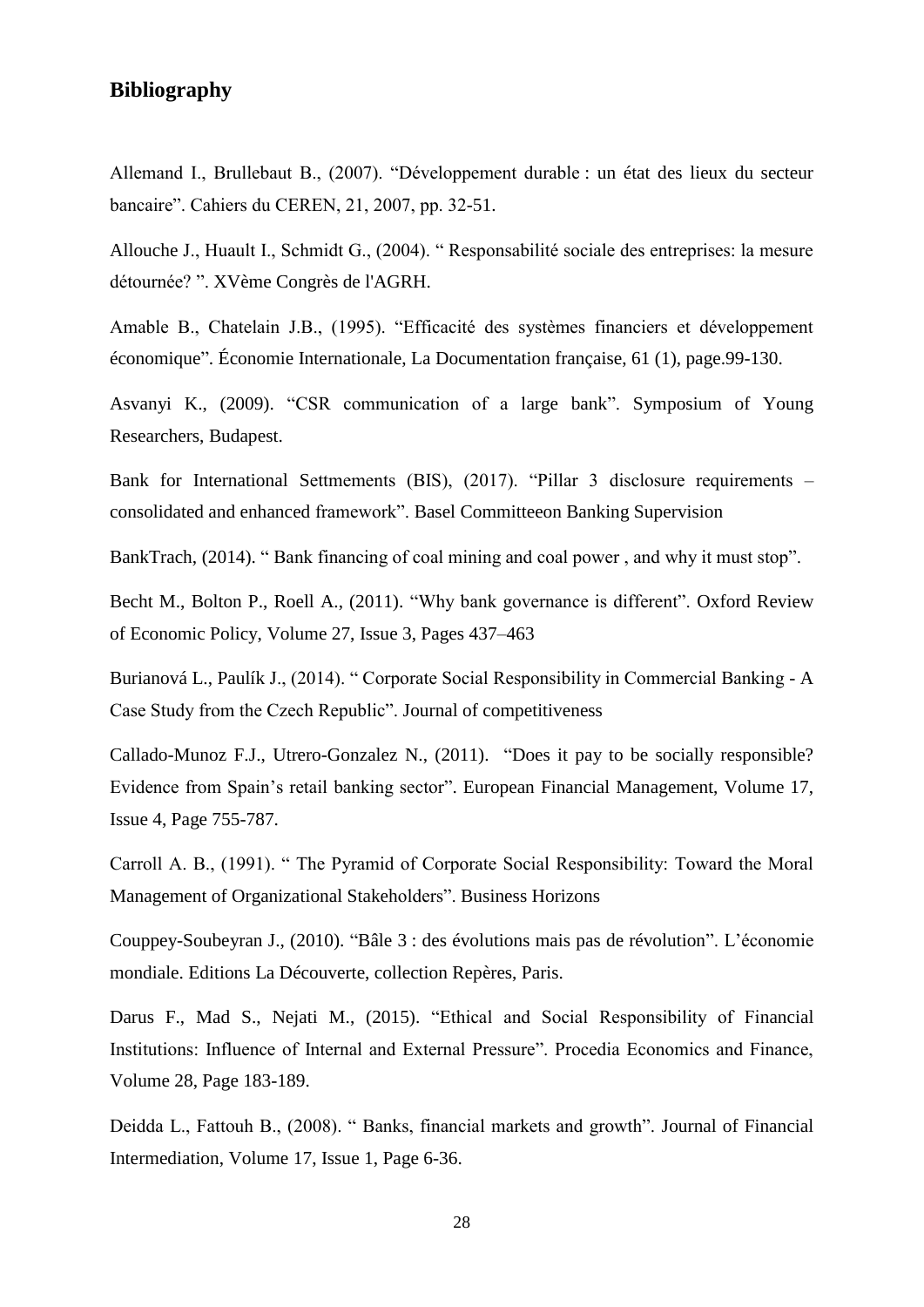Delaite MF., Poirot J, (2013). " Quelle contribution des banques françaises à la microfinance? ". XXIXèmes Journées du développement de l'Association Tiers-Monde, Jun 2013, Créteil, France

De Serres A., Gendron C., Ramboarisata L., (2006). " Etude des pratiques des banques canadiennes en matière de divulgation d'information sur leur responsabilité sociale". Management et sciences sociales. No.2.

Gadioux S.E., (2010). " Qu'est-ce qu'une banque responsable ? Repères théoriques, pratiques et perspectives ". Management & Avenir, 8/2010 (n° 38), p. 33-51.

Kern T., McGuigan N., (2013). "Socially responsible lending in times of crisis. An exploratory study of Australasian banking practice". [Common Ground Publishing,](https://researchers.mq.edu.au/en/publications/socially-responsible-lending-in-times-of-crisis-an-exploratory-st-2) Page 370- 388.

Laeven L., Levine R., (2009). "Bank governance, regulation and risk taking". [Journal of](https://www.sciencedirect.com/science/journal/0304405X)  [Financial Economics,](https://www.sciencedirect.com/science/journal/0304405X) [Volume 93, Issue 2,](https://www.sciencedirect.com/science/journal/0304405X/93/2) August 2009, Pages 259-275

Lentner C., Szegedi K., and Tatay T., (2015). "Corporate Social Responsibility in the Banking Sector". Public Finance Quarterly, 60, 95-103.

Malherbe D., (2008). " L'éthique dans le management des entreprises mutualistes : questions de gouvernance et de légitimité ". Management & Avenir, 2008/6 (n°20), page 147-178.

Maqbool S., Zameer N., (2018). "Corporate social responsibility and financial performance: An empirical analysis of Indian banks". Future Business Journal, Volume 4, Issue 1, Page 84- 93.

Mauléon F., Saulquin J.Y., (2009). " Une approche comparative de la RSE par le statut juridique. Le cas des banques coopératives et des actions solidaires en France ". Management & Avenir, 3/2009 (n° 23), p. 105-122.

Novethic, (2012). " RSE et communication responsable : pratiques des banques et assurances européennes".

Ory JN., Gurtner E., & Jaeger M., (2006). " Les enjeux des mutations récentes des groupes bancaires coopératifs français ". RECMA – Revue Internationale de l'Economie Sociale, N° 301.

Paulet E., Relano F., (2007). " Entités bancaires et RSE : quelle est la structure mieux adaptée aux PME/PMI ? ". Gestion 2000, Vol. 24 Issue 6.